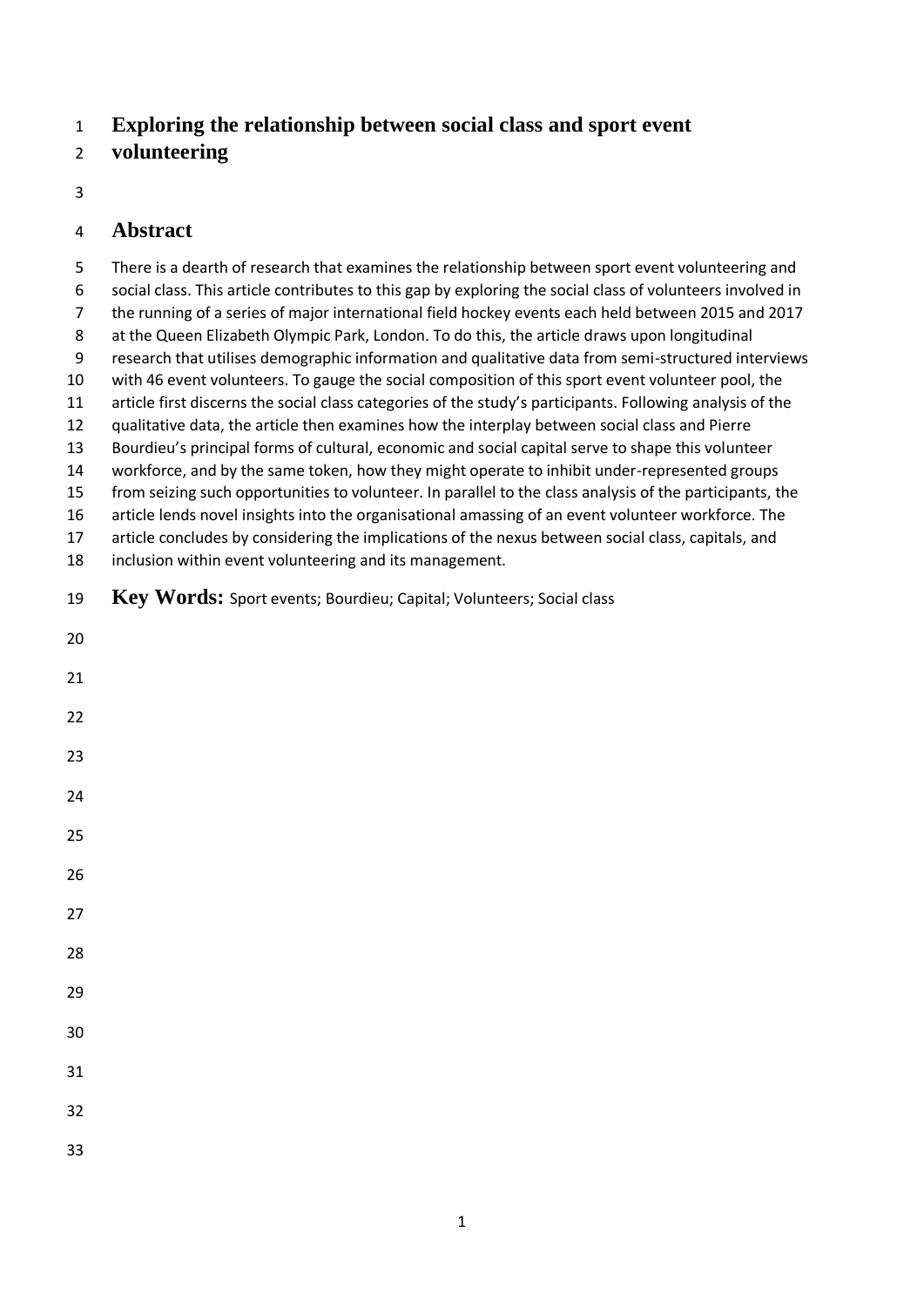# **1. Introduction**

 Sport events would not be feasible without volunteers–whose contributions help to reduce operational costs (Hoye, Cuskelly, Auld, Kappelides, & Misener, 2020). Kim and Cuskelly (2017) add that where event delivery relies almost entirely on volunteers, it is important that event organisers develop a core group of capable volunteers to run them. While previous research has examined socio-demographic factors associated with volunteering, such as age and gender (Downward et al., 2006; Skirstad & Hanstad, 2013), ethnicity (Koutrou & Downward, 2016), and one's employment status (Downward & Ralston, 2006), research that critically engages with the relationship between sport event volunteers and aspects of social class is limited. Saliently, Kitchin and Howe (2013) have stressed that there is an entrenched marginalization of minority groups from and within formal sporting contexts, due to inequalities which are drawn, for example, along gendered, racial and class-based fault lines. What is more, authors such as Doherty (2009) and Wicker (2017) have highlighted the need for research that examines how cultural, economic, and social characteristics influence volunteer behaviour both at an event, and in any continued voluntary action. In this article, we seek to understand how social class influences volunteer behaviour by: (a) profiling the social class of sport event volunteers; (b) examining how capital shapes individuals' access to and deployment in volunteering, and (c) by contextualising repeat volunteering at events using a capitals-based approach. To do this, we first employ the Great British Class Survey (GBCS) to discern the class composition of our sample of event volunteers (Savage, Devine & Cunningham, 2013). Second, we apply Bourdieusian sociological concepts of cultural, economic and social capital to uncover the conditions and often unconscious actions and processes that may serve to either facilitate individuals' access to or exclude them from sport event volunteering. We follow this by addressing the implications of our findings for event management and identify strategies that event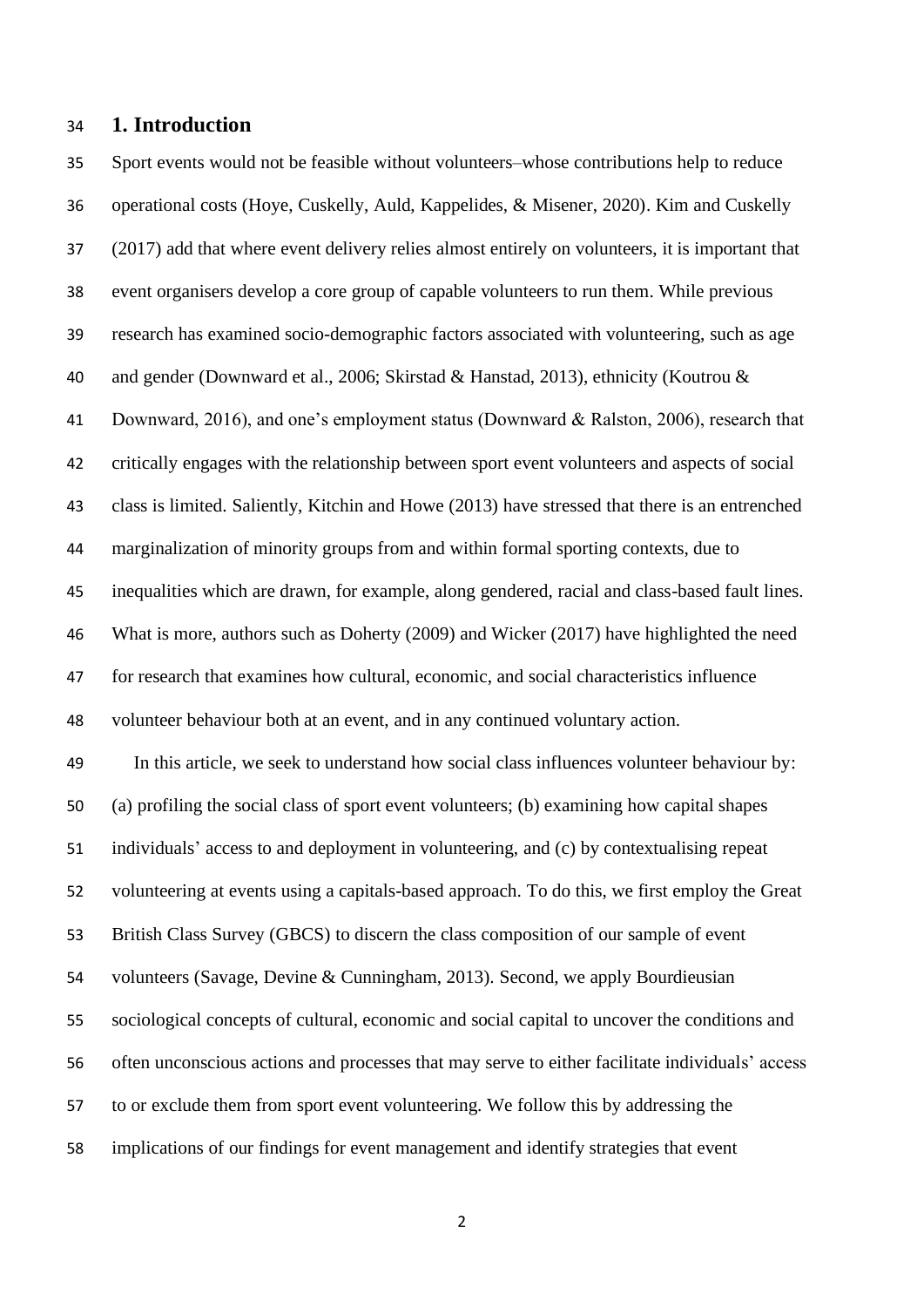organisers can incorporate into their practice to diversify access to event volunteering and the developmental benefits such activities are purported to yield.

#### **2. Literature Review**

#### *2.1 Social class and (sport) volunteering*

 Studies on volunteering outside of sport have suggested that existing class patterns can serve to deny people from "working-class" backgrounds access to pathways into volunteering (Bradford, Hills, Johnston, 2016). Research in the U.K. by the National Council for Voluntary Organisations (2017) report that regular volunteering both in and beyond sport lacks diversity because formal activities are often exclusive in nature, with those of high education and socio-economic background found to be more readily engaged. Hardill and Baines (2007) expounded that networks and patterns of social organisation shape the demographic profile of volunteers taking up such opportunities.

 Correspondingly, regular grassroots sport volunteers often share a homogeneous demographic profile, particularly in the UK and Western societies more broadly. Such volunteers are often composed of individuals who identify as being of White ethnicity, are educated beyond compulsory schooling, are in full-time employment, and occupy higher socioeconomic classifications (Morgan, 2013; Taylor, Panagouleas, & Nichols, 2012). Such patterns were reflected in Sport England's Active Lives Survey (Sport England, 2018). Although few studies explore the relationship between event volunteers and social class, Downward and Ralston (2006) suggest that event volunteers may share homologous demographic characteristics to their grassroot participant counterparts.

 *2.2 The promise of sport event volunteering (?)*  

 Volunteering can provide low-income individuals important opportunities to build and leverage cultural, human, political and social capital, assets key to poverty reduction (Benenson & Stagg, 2015). Volunteering at events can yield a variety of individual level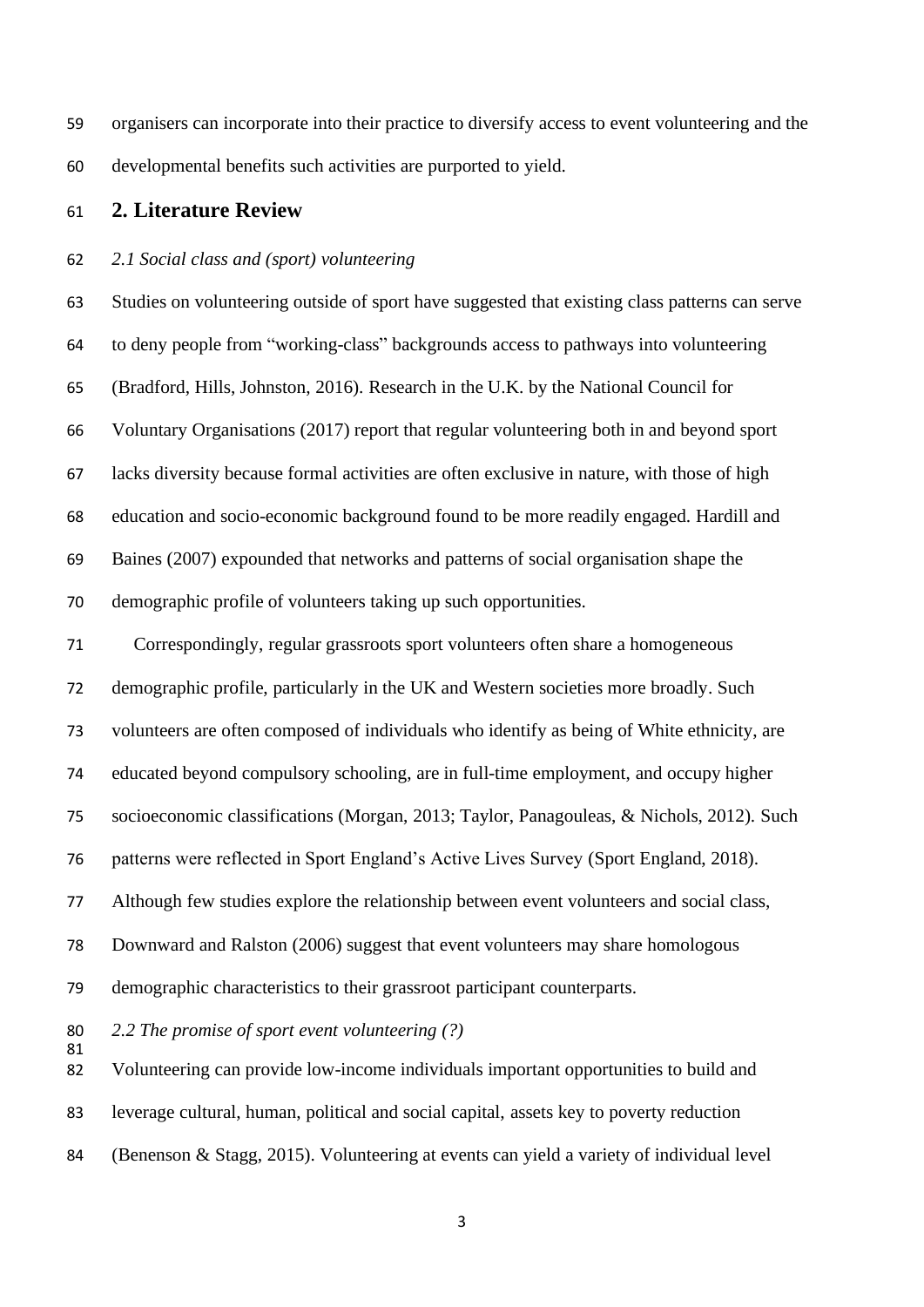benefits that include employability-boosting skill development, social interaction and friendship, as well as a range of intrinsic and psychological rewards individual to the participant (Chinman & Wandersman, 1999; Doherty, 2009).

 To attract groups who would not usually engage in volunteering activities, organisers of mega-events–such as the Olympic and Paralympic Games–have embedded pre-volunteer programmes (PVPs) as part of their social legacy planning agendas. Typically scaffolded around an employability discourse, PVPs provide accredited training to disadvantaged sections of society and subsequent opportunities to volunteer at major sporting events where 93 it is hoped that a target quota of PVP graduates will join the volunteer workforce (Nichols  $\&$ Ralston, 2011).

 However, whilst event volunteering opportunities can increase one's employability (Nichols & Ralston, 2011), Hiller (2006) explains that event managers are more likely to identify service workers, or office-based "white-collar" employees, as possessing the desirable characteristics required by event personnel (conscientious, disciplined and image- conscious), and which ultimately influence their recruitment of volunteers. Minnaert (2012) stresses that individuals from socially excluded backgrounds are likely to be most in need of the requisite skills and experience and would therefore require greater levels of training, supervision, and support. Exacerbating this issue, Handy and Mook (2011) highlight that training costs for volunteers are prohibitive, and so, as Kim and Bang (2012) note, event organisers are likely to directly recruit role-ready volunteers. Therefore, in the absence of PVPs, or access to them, it may prove difficult for individuals without such white-collar occupational profiles to gain selection for event volunteer roles.

*2.3 (Repeat) event volunteering* 

Individuals may volunteer for a one-off-event where they would be considered an episodic

volunteer (Handy, Brodeur, and Cnaan, 2006). Handy et al. (2006) differentiate among those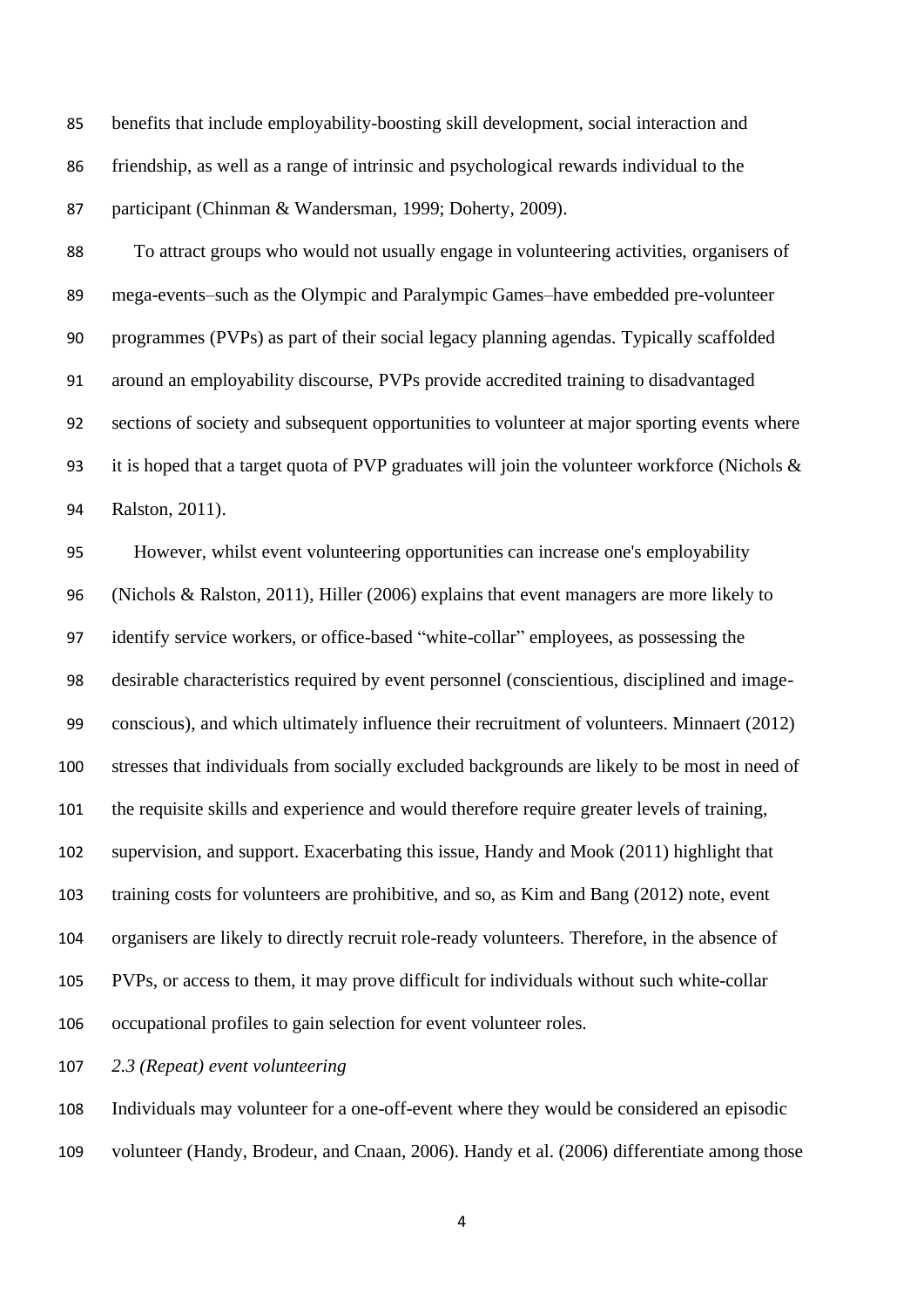who volunteer for up to two events (genuine episodic volunteers), volunteer for more than three episodes (habitual episodic volunteers), and those who are committed to regular long- term volunteering with an organisation (continuous volunteers). Doherty (2009) and Fairley, Green, O'Brien, & Chalip (2014) further discern between "planning" or "pioneer" volunteers who are often involved for months or even years before the event, and "games-time" volunteers who only volunteer for the duration of the event.

 Multiple motives exist to volunteer. For example, individuals may volunteer to get behind the scenes, experience the event, build relationships and networks, or contribute to society (Nichols et al., 2016). The experience of volunteering at an event can serve to instigate or rekindle an interest in voluntary action, lead to repeat volunteering, or even a volunteering "career" nourished by the development of a volunteer role identity (Doherty, 2009; Fairley, et al., 2014; Fairley, Gardiner & Filo, 2016). For example, Doherty (2009) found that first time event volunteers with no prior voluntary experience strongly anticipated volunteering again at another event, while also reporting an increased willingness to volunteer in the community context.

### **3. Theoretical Framework**

#### *3.1 Bourdieu's capitals in focus*

 For Pierre Bourdieu (1985), a person's position in the class structure is determined by the volume and composition of capital, or species of power, that they possess. These principal "powers" are economic, cultural, and social capital (Bourdieu, 1986). *Economic* capital (material wealth and income) is "immediately and directly convertible into money and may be institutionalised in the form of property rights" (Bourdieu, 1985, p. 16). *Cultural* capital includes educational credentials and the possession of legitimate knowledge, skills and tastes. Indeed, Bourdieu (1986) identified three main types of cultural capital: embodied, objectified, and institutionalised. *Embodied* cultural capital refers to the long-lasting dispositions of mind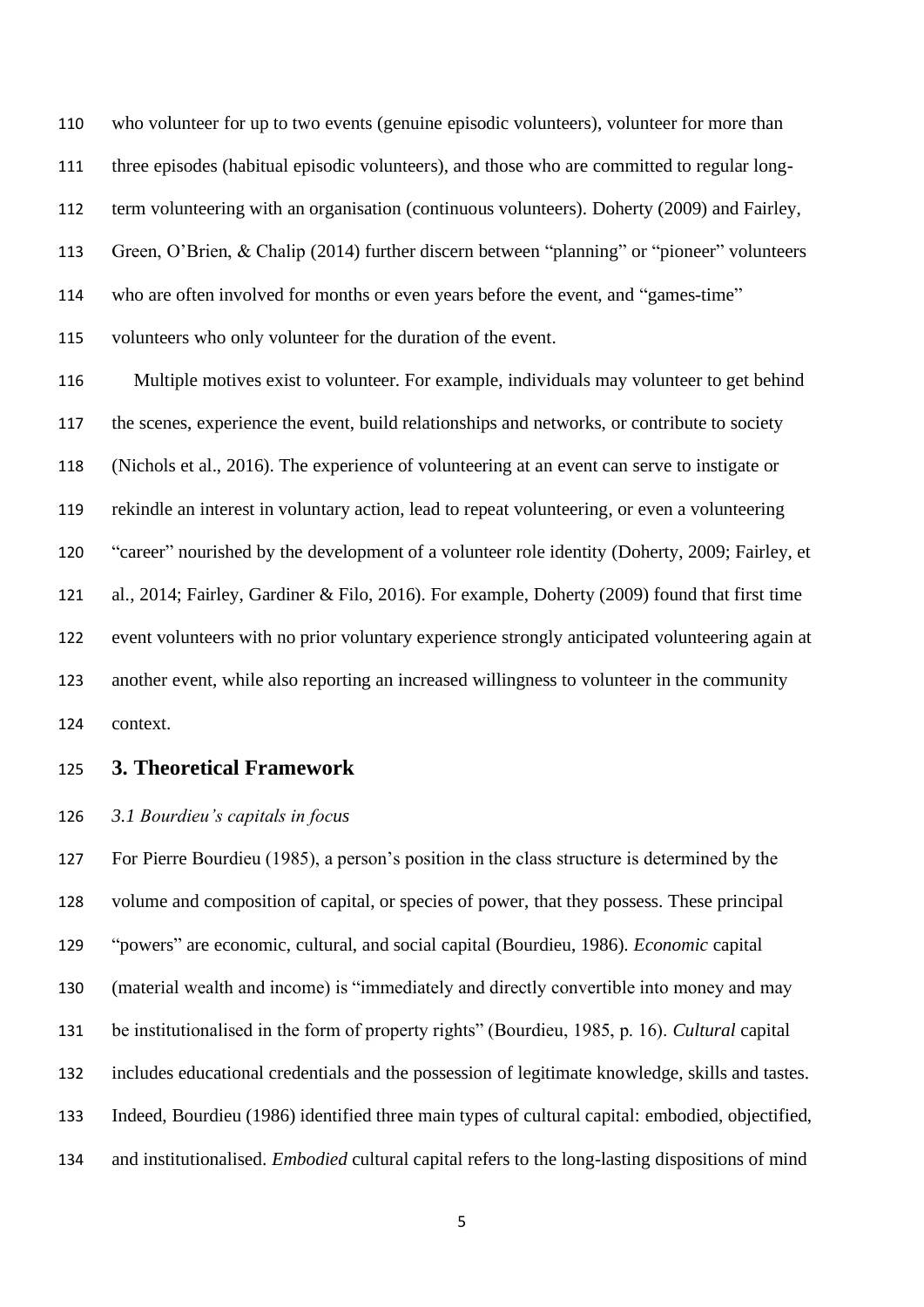and body which inform taste, categories of judgment and bodily comportment; *embodied* cultural capital is objectified in the form cultural objects such as books, clothes, equipment and instruments; and educational qualifications and other credentials represent types of *institutionalised* cultural capital (Bourdieu, 1986; Friedman & Laurison, 2019). Friedman and Laurison (2019) operationalise one of Bourdieu's lesser developed types of cultural capital: *technical* capital–specialised and hands-on know-how that is amassed in occupational settings. Whilst *social* capital refers to the valuable social connections one can call upon (Bourdieu, 1985).

 Classes then, are a space of relationships formed of people possessing similar distributions of capital. Accordingly, these properties are embodied in a class habitus: the class-based dispositions of the individual that governs how they perceive, think and act (Bourdieu, 1984). Patterned according to one's habitus, a person's cultural choices–for example, the ways they engage with sport and physical activity–are a reflection of their tastes, and thus a reification of cultural capital (Gemar, 2018). Those who possess high stocks of cultural capital are able to convert their embodied dispositions and cultural knowledge into implicit and explicit tastes, consumption patterns and styles of life that symbolically function as legitimate and exclusive forms of culture, consequently reinforcing privilege and class position (Bourdieu, 1984; Gemar, 2018).

 As Bourdieu (1984) and Friedman and Laurison (2019) illustrate, such processes can transcend into the organisational workplace. Friedman and Laurison (2019) examined class mobility within Britain's elite occupations and suggested that structural (class) privilege "provides a kind of cultural symmetry with what is valued in the workplace" whereby some people are viewed as "naturally" suitable for a profession whilst others are deemed unfit, regardless of their aptitude (p. 126). Judgements of "fit" and capability are therefore based upon the perceptions of a person's cultural competency (Friedman & Laurison, 2019). Work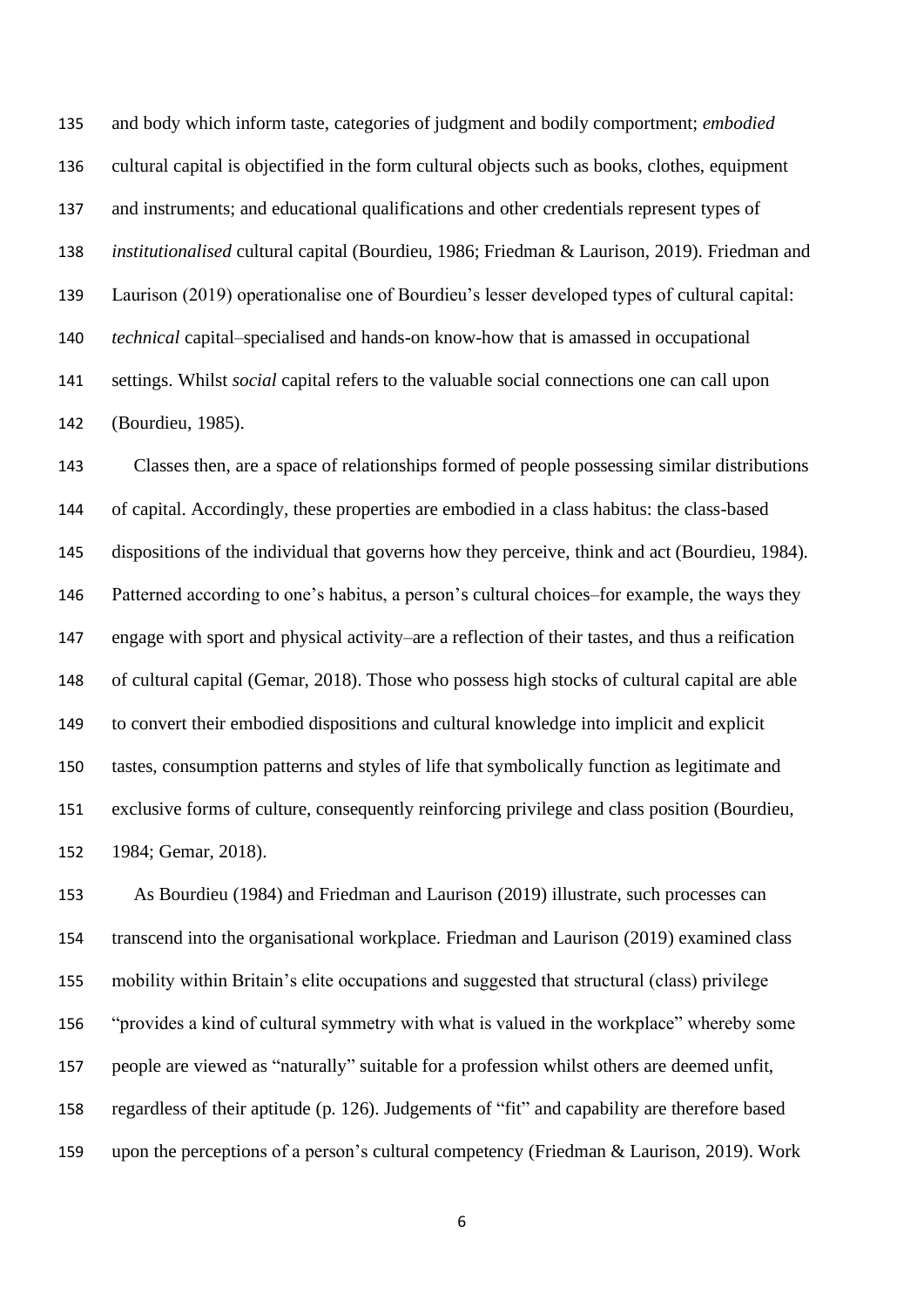culture is bound up in the histories of occupations, and therefore dominant behavioural codes, the "right" image, and the "right" way to act at work are liable to become institutionalised over time, and such elements of cultural competency are said to become embodied via and rooted in middle class socialisation (Bourdieu, 1984; Friedman & Laurison, 2019). Such embodied forms of cultural capital are therefore predisposed to function as symbolic capital, often unrecognised as capital, and instead such codes and norms are misrecognised as "objective" markers of merit (Bourdieu, 1984; Friedman & Laurison, 2019). Occupational admission then, often requires gatekeepers to recognise and value particular incarnations of embodied capital alongside the necessary technical capital, thus serving as a form of currency in the labour market (Friedman & Laurison, 2019). The upshot of this is that those individuals hailing from outside of the middle-class milieu must decode, decipher, and master the dominant behavioural codes in order to "get on", yet most often struggle to do so (Bourdieu, 1984; Friedman & Laurison, 2019).

*3.2 Application of Bourdieu's forms of capitals to sport*

 Bourdieusian concepts have proven popular in sociological examinations of the relationship between social class and sports consumption, chiefly focussing on the modes of participation and spectatorship (Gemar, 2018; Stempel, 2005; White & Wilson, 1999; Wilson, 2002). For example, research from Canada (White & Wilson, 1999) has reported a positive relationship between the possession of economic capital (as measured by household income) and cultural forms of capital, and adult spectatorship at professional sports events. Subsequent studies by Wilson (2002), Stempel (2005), and Gemar (2018) have investigated adult sport involvement across North America. Wilson's (2002) mapping of sport participation and spectatorship in the US, and Gemar (2018) and Stempel's (2005) analyses of sport participation in Canada and the US, respectively, all indicated that social classes highest in economic and cultural capital were not only more likely to engage in sport more often, but also in a broad range of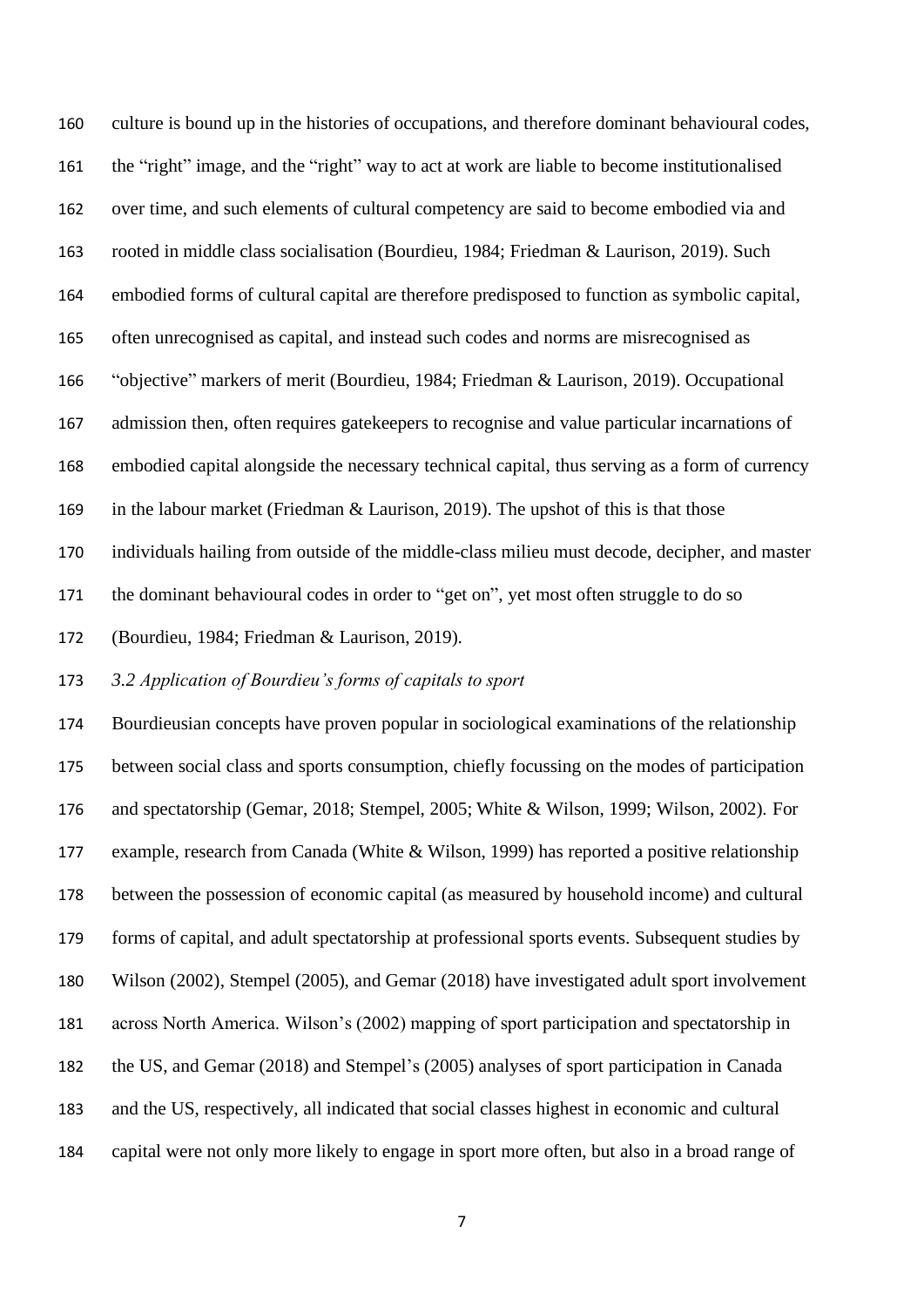activities. Although economic capital provides more money to engage with sport, Gemar (2018),Stempel (2005), and Wilson (2002) emphasised that cultural capital provides a stronger explanation for the social class-based differences in sporting choices, and one that accords with Bourdieu's (1984) principle of cultural distinction–whereby the dominant cultural class fractions attempt to distance themselves from those below them. Cultural capital–such as one's preferences, tastes, skills, and knowledge–therefore serves as a marker of social differences and underpins all cultural consumption (Wilson, 2002).

 Bourdieusian frameworks have been applied to sport volunteering sparingly. However, Harvey, Levesque and Donnelly (2007) studied the relationship between social capital and sport volunteering in two Canadian communities; they found that although long-term volunteering in a voluntary sport organisation narrowed volunteers' networks–thus limiting their access to citizens representing a variety of social positions–those within their networks however, tended to occupy higher status positions in the social hierarchy. The restricting of social capital can reinforce and homogenise social ties to such an extent as to exclude "outsiders", as exposed by Whittaker and Holland-Smith's (2016) research which illustrated the insidious recruitment of parental volunteers to Scottish rugby union clubs. The research exemplified above illustrates how social class differences in people's engagement with sport is not only dictated by economic capital, but that sporting taste and access are intricately bound to social and cultural capital as well.

*3.3 Social class and the Great British Class Survey (GBCS)*

As the official measure of social stratification currently used in the UK, the National

Statistics, Socio-economic Classification (NS-SEC) organises people into one of eight

- analytic classes according to their employment relation and occupation (Office for National
- Statistics, 2010). However, Savage et al. (2013) contend that occupation-based schema which
- reduce class to such a discrete categorical variable are unable to "effectively capture the role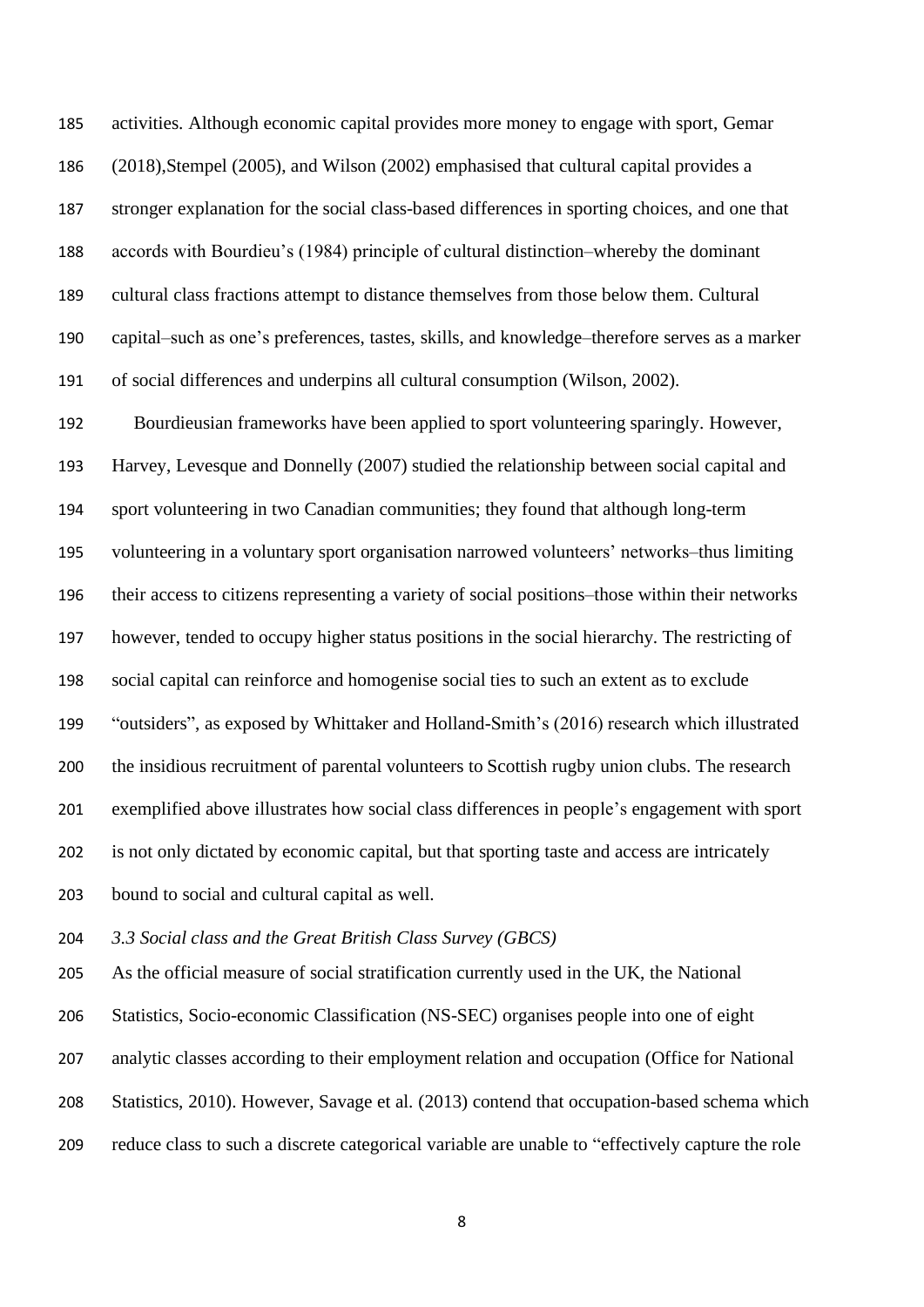of social and cultural processes in generating class divisions" (p. 220). More specifically, Savage et al. (2013) draw several lines of criticism of occupation-based models such as the NS-SEC: they attach homogenous descriptions to class groups which obviate the analytical potential to explore intersectionality, they fail to adjust for income variations within occupations, and the emphasis upon employment relations decentre the influences of wider cultural and social activities upon class identities.

 To inductively explore social class on a national scale, Savage et al. (2013), in collaboration with the British Broadcasting Company (BBC), launched the GBCS, online, from January 2011 to July 2013. Receiving 325,000 responses, the data amassed from the GBCS informed the genesis of a new and multi-dimensional approach by which to understand class formation and differentiate between social classes in Britain. The GBCS model is based upon the triumvirate of cultural, economic and social capitals originally theorised by Pierre Bourdieu (1984) to explain how each of these different types of assets or resources confer particular advantages on the beholder. Savage et al. (2013) argue that the differing stocks and compositions of capitals possessed by individuals "combine to generate distinctive class boundaries" and therefore lend insight into class formation (p. 223). The original survey asked questions related to cultural, economic and social capital and 227 was designed to capture the interplay between these different kinds of capital (Devine & Snee, 2015; Savage et al., 2013). Information pertaining to economic capital was garnered using questions about household income, savings and home value (if owned); social capital was assessed by measuring the range of people's social ties and the various occupations that 231 these associations spanned as a measure of status<sup>1</sup> (Savage et al. 2015). Cultural capital was assayed via questions about respondents' leisure interests, musical tastes, food preferences

 $<sup>1</sup>$  As well as recording the number of social contacts one has, social ties were also scored according to the</sup>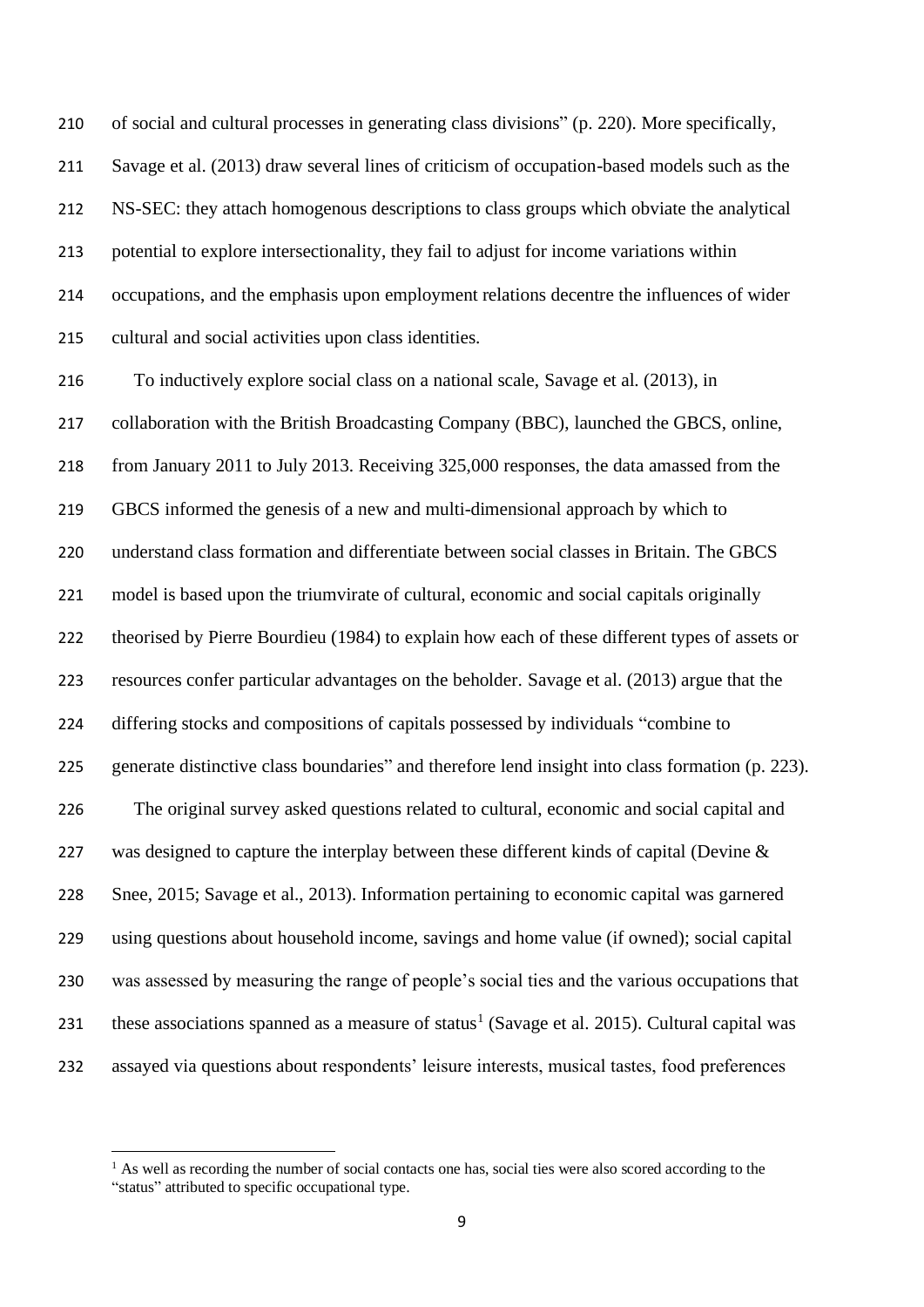and media engagement: this was in order to understand the class patterning of cultural 234 activities engaged in according to *highbrow*<sup>2</sup> or *emerging*<sup>3</sup> tastes. Savage et al. (2013) then applied a latent class analysis to garner the observable variables of income and assets, total number of contacts, mean status scores of contacts, highbrow cultural capital, and emerging cultural capital to identify unobservable sub-groups within their sample, and subsequently, cluster them into seven novel social classes. These classes are summarised in Table 1. *Insert Table 1 here*

 Indeed, the findings of the GBCS highlight, above all, a social polarisation between the privileged and poor in British society, and second, a fragmentation of middle-class bands (Devine & Snee, 2015; Savage et al., 2013).

 Breaking new ground in the academic study of the UK cultural and creative industries, proponents of the GBCS, Friedman et al. (2016) therefore used the GBCS as a framework with which to explore the existence of a "class ceiling" for actors from working-class backgrounds. Utilising data from the GBCS to first assay the social composition of British actors, Friedman et al. (2016) then drew upon 47 qualitative interviews to examine in richer depth how uneven distributions of capital amongst this cohort shape opportunities within this field. Separately, Randle, Forson and Calveley (2015) employ Bourdieu's capitals as part of a multi-level analytical framework to qualitatively investigate the lack of diversity in the social composition of the UK film and television workforce. Randle et al. (2015) argue that social advantage or disadvantage is mediated by one's class, and that a resource-based analytical framework allows for a far more intricate understanding of the social dynamics of

inclusion/exclusion than classificatory schemas informed by discrete demographic variables.

<sup>&</sup>lt;sup>2</sup> A mode of cultural capital, highbrow cultural tastes are "historically sanctioned in the education system" and cultural institutions such as museums and galleries; A traditional marker of cultural status, yet increasingly associated with older generations (Savage, 2015, p.113).

<sup>&</sup>lt;sup>3</sup> An emerging, flexible and adaptable mode of cultural capital associated with younger generations who valorise engagement in intense forms of contemporary and cosmopolitan cultural activities (Savage, Hanquinet, Cunningham, & Hjellbrekke, 2018).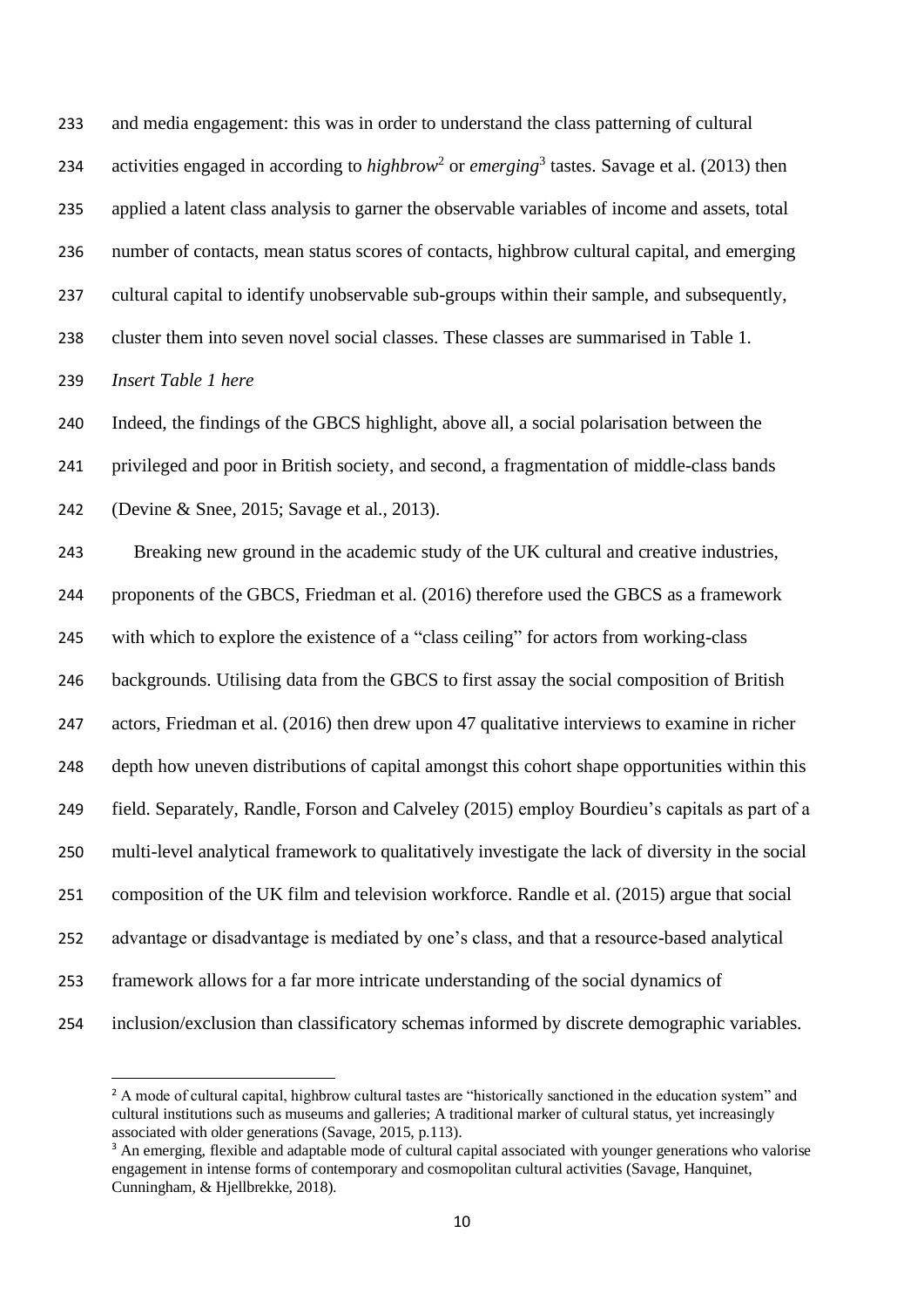More recently, Friedman and Laurison (2019) similarly used this Bourdieusian framework to evince a relationship between one's social origin and social mobility in the UK's elite occupations, once again revealing a class ceiling. To this end, we adapt the approach undertaken by Friedman et al. (2016) to examine the interplay between social class, capital and event volunteers.

#### **4. Methodology**

#### *4.1 Methods and interview guide*

 This research emerges from fieldwork undertaken with 46 volunteers across three international hockey tournaments hosted by England Hockey–the national governing body (NGB) for hockey–at the Lee Valley Hockey and Tennis Centre, Queen Elizabeth Olympic Park and former site of the London 2012 Olympic and Paralympic Games (hereon referred to as "London 2012"). The first phase of data collection placed the first author *in situ* at the 2015 *EuroHockey* tournament, and subsequently in attendance at the 2016 *Champion's Trophy* during phase 2. The third phase simply involved follow-up telephone interviews with "Hockey Makers" (the title given by England Hockey to its event volunteers) who had volunteered at the *Hockey World League* event in the summer of 2017. Each hockey tournament held at the Queen Elizabeth Olympic Park operates at full strength with 300 volunteers. The 2015 tournament was served by 271 hockey makers. The Men's and Women's Champions Trophy tournaments ran during two separate periods in June 2016 availing the services of 350 hockey makers, while the 2017 event utilised 181 hockey makers. Following a similar theoretical and methodological approach by Friedman et al. (2016) and Friedman and Laurison (2019) and, the first author utilised semi-structured interviews to gather rich qualitative insights, whilst allowing the flexibility to clarify, probe and explore participant responses. The semi-structured interviews entailed the following core elements. The first author enquired about participants' reasons for and choices in volunteering; to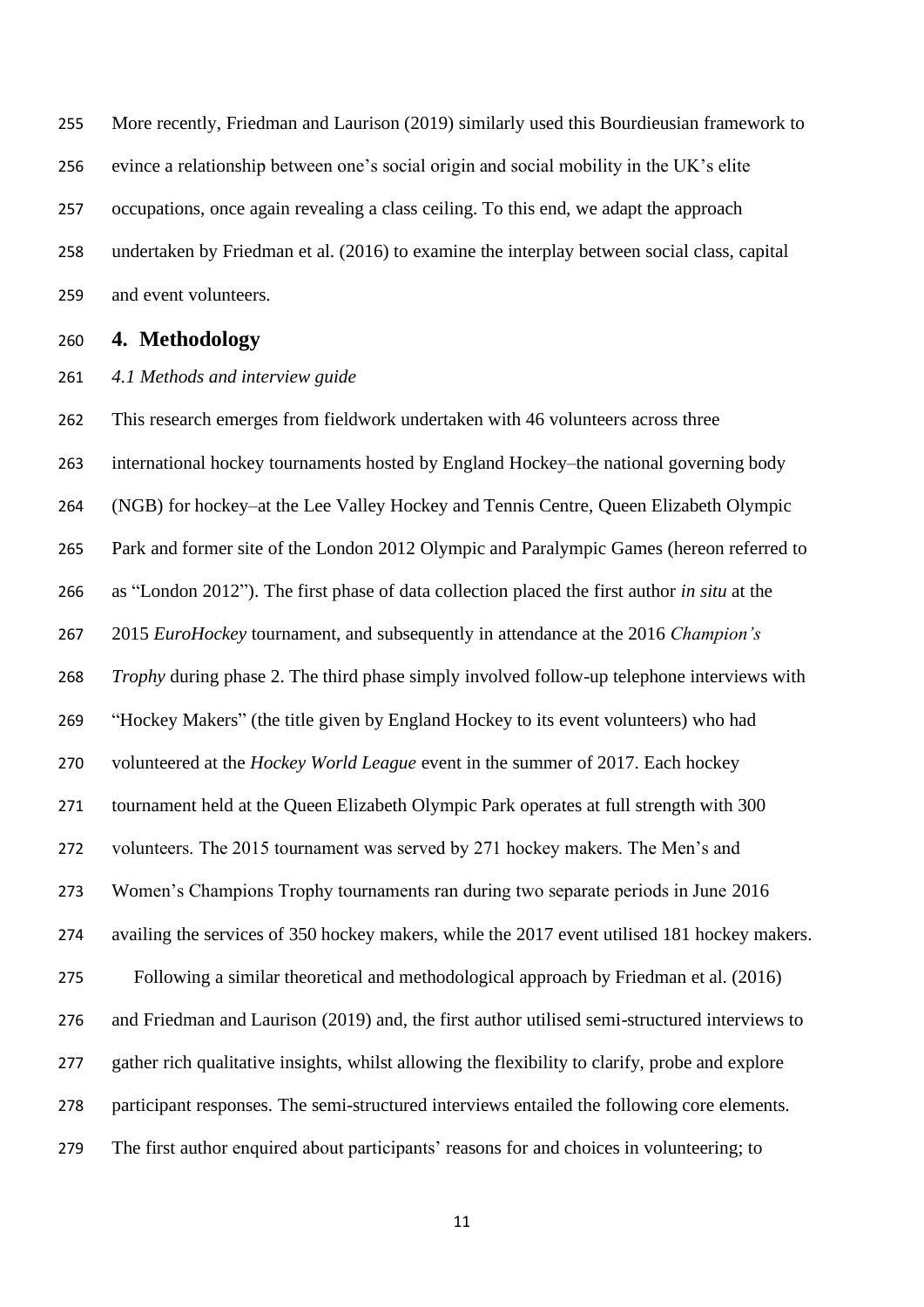uncover their pathways into hockey making; to establish the extent of their previous event experience and training; to understand the resources and level of commitment required to event volunteer, and to ask interviewees to compare hockey making to their working or day- to-day lives. Participants were questioned about organisational practices such as volunteer selection and recruitment; the roles they have performed as event volunteers; their perceptions of role allocation, progression, and the conferring of opportunities for responsibility and leadership in hockey making. The first author delved into participants' lived experiences by exploring: what it meant to volunteers to be a hockey maker and, in turn, what expectations did they have of their fellow event volunteers; what kinds of relationships had they experienced with their hockey maker peers, and whether they had encountered any tensions amongst the volunteers during their involvement. All interviews were audio recorded and transcribed verbatim, and all participants were assigned pseudonyms to ensure their anonymity.

### *4.2 Data collection and sampling*

 A purposive sample of hockey makers actively volunteering at these tournaments was therefore recruited. To undertake the first two phases of data collection, the first author attended the 2015 event for 5 days, and then the 2016 event for 10 days, typically spending 6- 8 hours per day in the presence of event volunteers. In phase 1, the first author met and interviewed 21 volunteers on-site, and arranged a further four telephone interviews with participants whose availability was affected by their shift patterns. During phase 2, the first author interviewed an additional 21 hockey makers, and re-interviewed 21 of the previous cohort. To make efficient use of the research resources available to us, the intention was to re-interview each participant who had repeat volunteered, at least once. Of the 21 hockey makers recruited to the sample in stage two, only 11 volunteered at the *Hockey World League* event in the summer of 2017, and so the first author re-interviewed them via telephone. The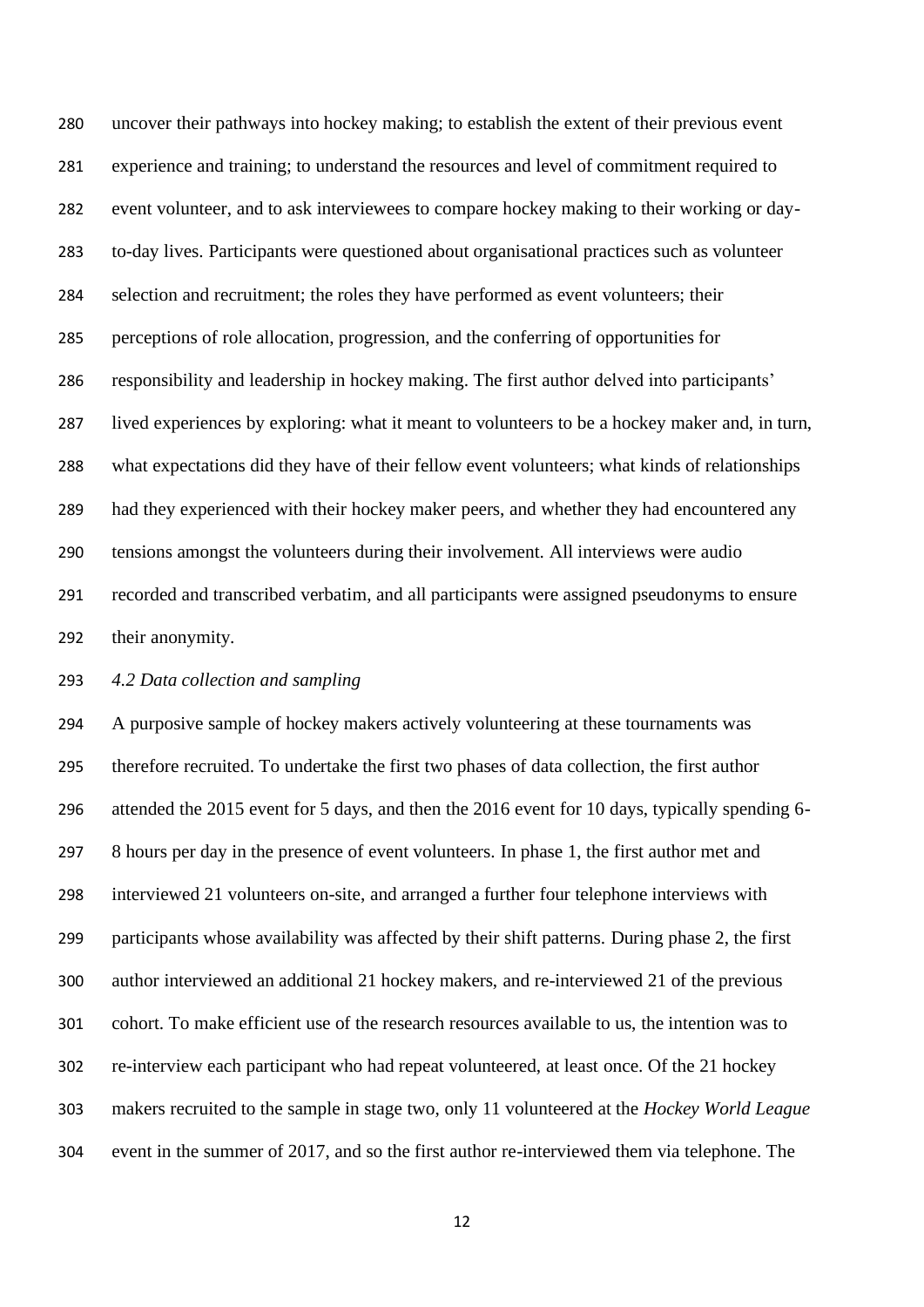46 hockey makers in the sample represented a variety of event departments, including access control, field of play, event control, logistics, media services, spectator services, statistics, and team liaison.

 Following each volunteer's initial interview, all research participants were sent an email via the first author's smartphone, containing a link to the short interactive BBC Great British "Class Calculator". The class calculator was designed to mimic the model that Savage et al. (2013) had generated from the GBCS survey data. The class calculator condenses the GBCS to a reduced set of indicator questions, although its simplified design has led to concerns that the categories that it assigns may not always consistently align to those articulated by the latent class analysis (Devine & Snee, 2015). As a consequence of this, the GBCS class calculator is said to be particularly susceptible to variability when discerning between the middle and elite classes. For both the convenience of the participant and in the interest of practicality in field-based research, the class calculator is therefore used in this study as a crude diagnostic tool to gauge the social profile of the volunteer sample. In combination, and alongside filling out consent forms, participants were also asked to complete a monitoring form which recorded demographic information that included: age, gender, ethnicity, domicile, and occupation (of which has been translated into an NS-SEC status). Participants' demographic details have been distilled and illustrated in Table 2, below. This graphic also includes participants' self-calculated GBCS social classifications and these, alongside volunteers' NS-SEC grades, are outlined in full within the findings. Of this sample, 24 members were male, 22 were female, with the majority of volunteers (39 out of the 46) of White ethnicity.

*4.3 Data analysis*

 A deductive thematic approach was taken to analyse the data. The data were coded according to a priori categories informed by the Bourdieusian framework employed in this article, as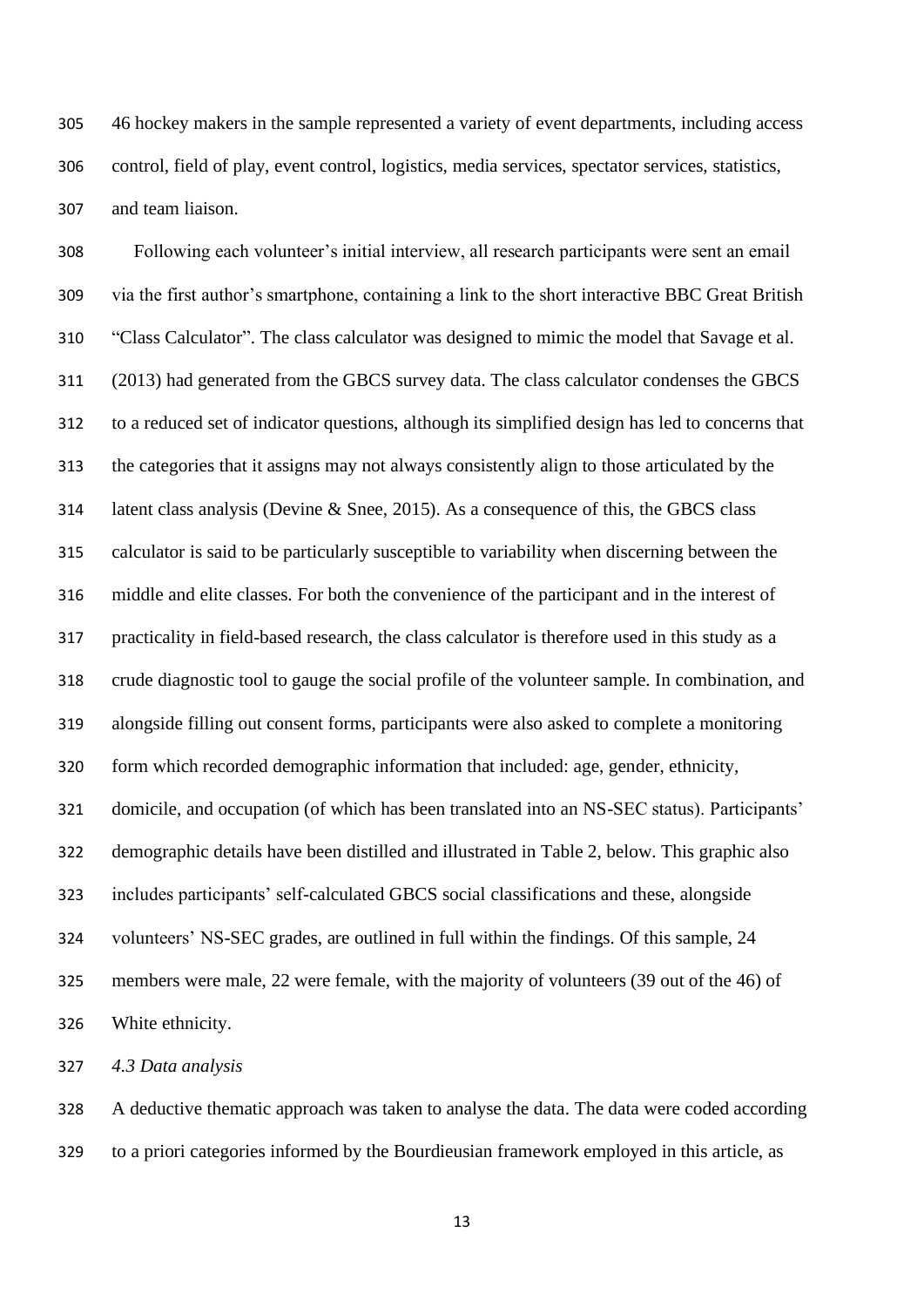well those pertaining to "event volunteer motives", "previous volunteer activities", "repeat volunteering", and "hockey maker event roles". More specifically, the a priori categories derived from Bourdieusian ideas included economic capital, social capital, and the various forms of cultural capital outlined in this article: embodied, institutionalised, objectified, and technical. In order to ensure the data quality of qualitative findings, and as advocated by Lincoln and Guba (1985), steps were taken by the research team to enhance data rigour. To elaborate, stepwise replication (Lincoln & Guba, 1985) was used to mutually support the dependability of findings. To perform stepwise replication, each author first undertook separate manual analyses of the transcripts yielded from each phase of the fieldwork in accordance with the aforementioned a priori framework, before reconvening to review the consistency of one another's application of the predetermined categories against the data. To support the credibility of the findings, the capacity to re-interview participants afforded the opportunity to check whether the data had been accurately understood, interpreted and represented by the research team. We refer to this practice as undertaking "member reflections": a follow-up process that enables the resolving of gaps in data and which facilitates a natural co-constructed development and elaboration of previously gleaned information between participant and researcher (Smith & McGannon, 2017).

# **5. Findings and Discussion: Class and Capital(s)**

*5.1 Discerning volunteers' social class and patterns of volunteering*

 As illustrated by the demographic information presented in Table 2, the results of the volunteers' self-administered GBCS calculator demonstrate a predominance of hockey makers hailing from the model's three middle class categories, with 29 volunteers falling within these bands. Add to this the three hockey makers that place in the elite category, this therefore renders over 70 per cent of the study's sample in the middle classes or above. The precise breakdown of participants GBCS reporting is as follows: 3 participants were recorded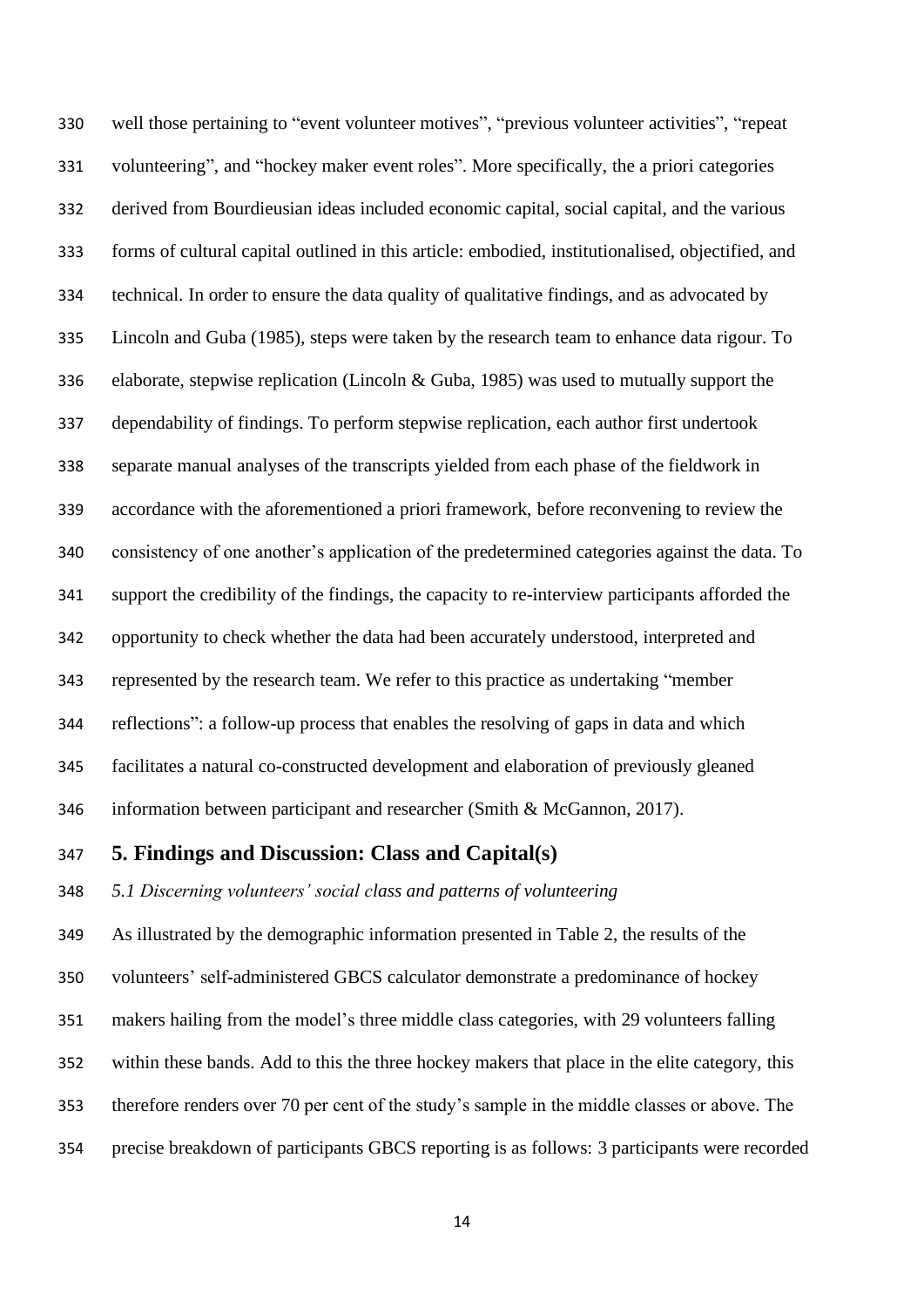as elite; 18 in the established middle class; 6 in the technical middle class; 5 were calculated to be new affluent workers; 3 were assigned to the traditional working classes; 3 were typed as emerging service workers; 3 participants were students and so their results are not reported here, and the remaining volunteers did not respond to this exercise.

**Insert Table 2 here** 359<br>360

 In spite of their structural and theoretical differences, Payne (2013) states that the GBCS and the NS-SEC present "remarkably similar" class formats to one another. When mapping hockey makers onto the NS-SEC categories by occupation (or if a student, by proxy of their parent's occupation), 34 hockey makers align to NS-SEC I and II (managerial, administrative and professional occupations); 7 participants classify as NS-SEC III (clerical and intermediate occupations); categories IV (small employers and own account workers) and V (lower supervisory and technical occupations) were each represented by a single volunteer; 3 occupied NS-SEC positions VI and VII (semi-routine and routine occupations), and none of the participants occupied NS-SEC VIII (never worked or long-term unemployed) (Friedman & Laurison, 2019; Office for National Statistics, 2010). Despite their conceptual differences, this mapping exercise does not paint a wildly different picture of social class between the NS-SEC and GBCS.

 *5.2 Applying a capitals-based framework to qualitatively explore sport event volunteering* The GBCS provides a useful framework by which to assign volunteers a social class according to the combinations and stocks of cultural, economic and social capital that they possess. Thus, the GBCS social classes are inextricably bound to Bourdieu's principal capitals, yet, what such class categories cannot do is illustrate how capitals serve to affect volunteer engagement in practice. To do this, we now turn to the qualitative analysis of the resources conferred upon interviewees and, using the capitals model advocated by Freidman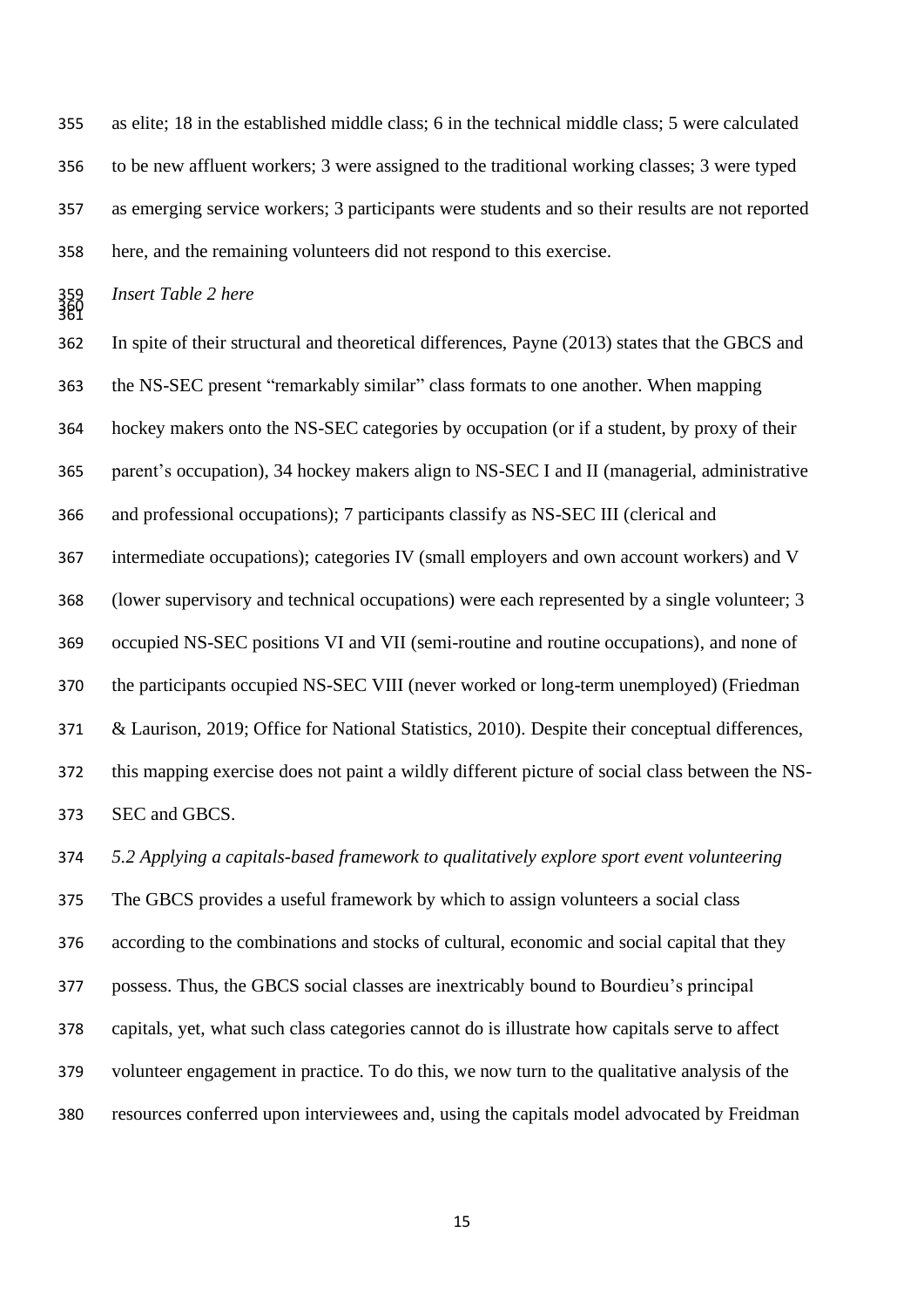et al. (2016) and Savage et al. (2013), investigate the mechanisms that serve to enable or inhibit certain social classes from event volunteering.

#### *5.2.1 Economic capital*

 The economic resources required by hockey makers to enable them to volunteer were the most explicitly identifiable, and Carrie, a volunteer event manager, perspicuously described the substantial financial outlay that it costs her to volunteer for the duration of an event: I've spent sixteen hundred quid attending here, plus I've obviously had to pay for two weeks holiday, so it's probably cost me four grand. I've got twenty-two days holiday, but I've got a flexible scheme so I can buy an extra fifteen days. So, I've bought an extra fifteen days, so that's come off my salary and then I'm taking the two weeks of my holiday right here.

 That Carrie can also afford to buy herself out of work for a further fifteen days implies the volume of economic advantage at her disposal. As well as assessing hockey makers' economic capital in relation to participants' salaries, volunteers like Rose rely on separate economic assets in the form of property to fund her volunteering excursions to London: It costs me six hundred pound [sterling] doing this for two weeks. I let my house out

 when I'm here. I got back six hundred. So, for me, it's a nil-cost experience. I think if I couldn't recoup the money, I probably wouldn't do it.

 Bourdieu (1986) explained that property ownership presents an economic resource, and economic capital is immediately and directly convertible into money – a notion exemplified by Rose's ability to subsidise her volunteering by renting out her home to holidaymakers. As Friedman, O'Brien and Laurison (2016) point out, due to material inequalities, those occupying the middle classes (and above) tend to possess or have access to greater economic resources than those from lower class backgrounds or occupations, and this affords volunteers such as Carrie and Rose the capacity to undertake periods of what is essentially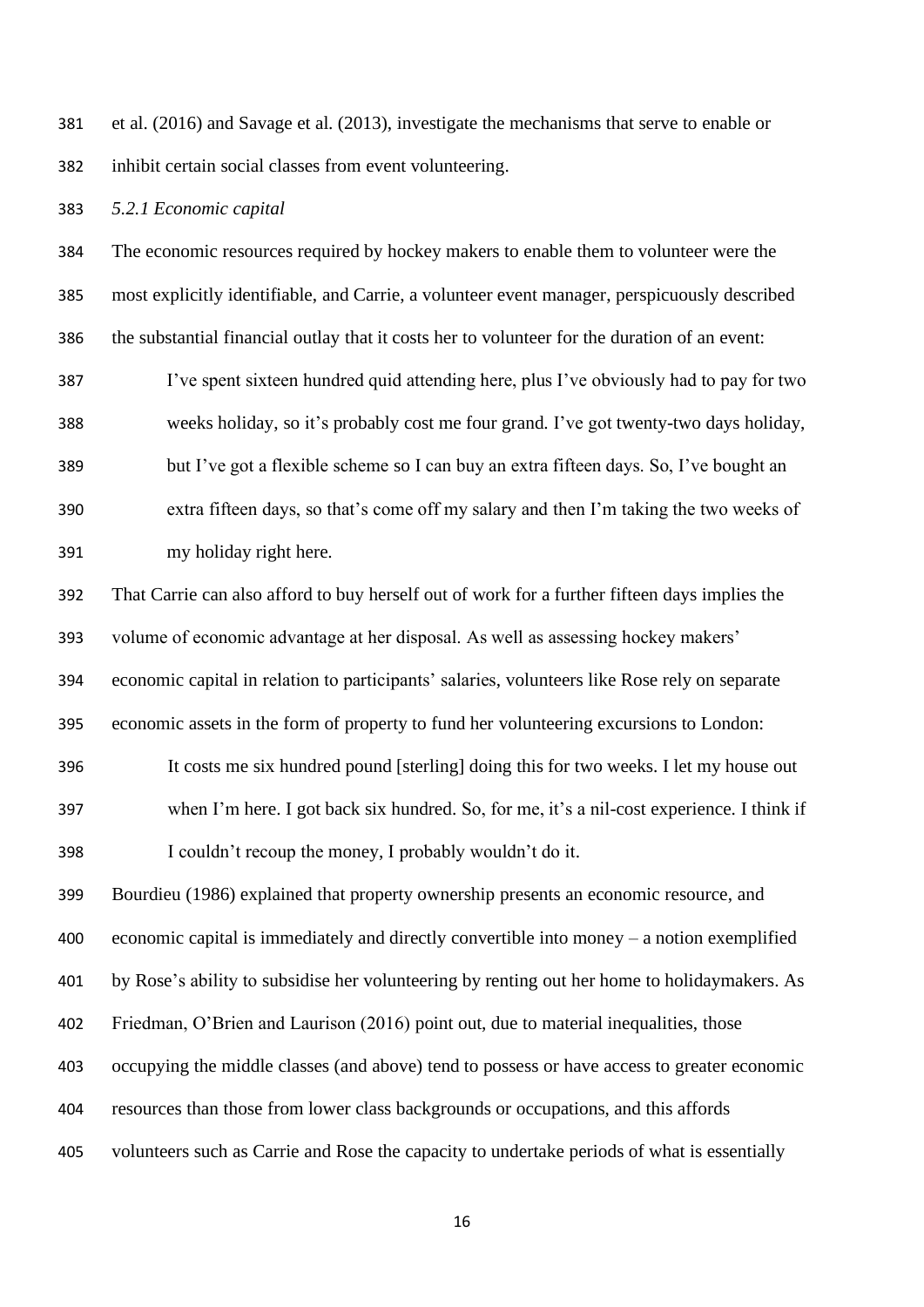unpaid labour, often based at considerable distances away from their homes.

# *5.2.2 Cultural capital*

 Stempel (2005) drew on Bourdieu's concept of cultural capital as part of a framework to explain that sport participation is highly class exclusive regardless of one's economic capital or natural sporting ability, iterating the importance of explicating how exclusionary processes in sport-based contexts operate through forms of non-economic capital possessed by the dominant classes. Within a culturally domineering system, exclusive access to "valued and valuable resources, positions, activities and institutions" hinges not only upon one's possession of economic capital and bona fide credentials, but also on their often unconscious knowing, embodiment and mastery of such tacit behavioural and social codes (Friedman & Laurison, 2019; Stempel, 2005, p. 413). In this context, entry into and progression within formalised organisations are therefore based on a person's possession of "legitimate" forms of cultural capital–cultural competencies, knowledge, and dispositions that are heavily and silently endowed via one's home environments, personal networks and occupational milieu. Stempel (2005) further contends that according to cultural capital processes, people are evaluated by institutional gatekeepers as autonomous individuals whereby a person's competencies, embodied dispositions and mental abilities are all too often perceived as personally achieved, while class-based differences are ignored, and inequalities and exclusions persist.

 In this part of the discussion therefore, we demonstrate that access and inclusion in event volunteering is interdependent upon requisite compositions and volumes of cultural capital as possessed and performed by hockey makers. To do this, we first illustrate how the possession of technical cultural capital facilitates access to event volunteering opportunities, before demonstrating how institutionally valued experience and forms of cultural capital embodied as "dispositions of the mind and body" serve as critical yet often tacit "currency" for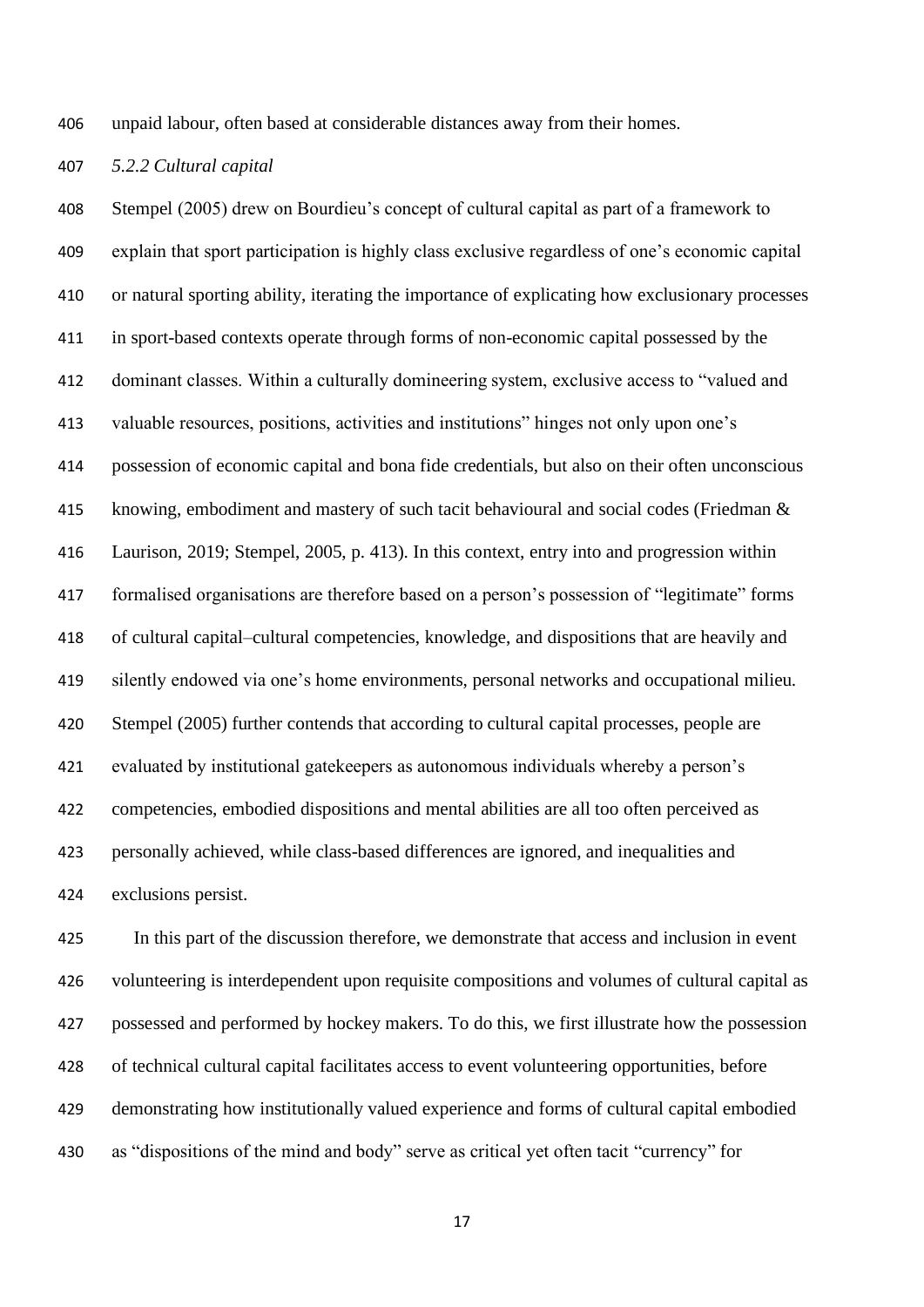prospective volunteers to "get in" and "get on" as hockey makers (Bourdieu, 1986, p.47).

*5.2.2.1 "Getting in": the role of technical and institutional cultural capital*

 As a prerequisite to their selection to serve as hockey makers, Julie highlights that volunteers must first demonstrate that they possess satisfactory levels of prior experience:

 All of these events have got boxes that they've got to tick, so "have they done this?" and "have they done that?" Speaking to various people who are like "yeah, I've done this event and I've done that one", you do tend to get people that once they've done it they'll do other events.

 Here, Julie offers a broad sense of the volume of cultural capital in the form of knowledge and skills that individuals need to possess to be considered for hockey maker selection, her comments indicating the portfolio of experience that volunteers must accumulate prior to taking up their positions at the events. Relatedly, existing hockey makers demonstrated their knowledge of this system by explaining the strategies that they have undertaken to accrue the requisite levels of cultural capital to guarantee their selection, and this involves building up their events-based experience by participating in preceding tournaments: "I kind of thought that I had to get into it a bit earlier, so I volunteered earlier this year at the national indoor fives. Thought that might give me more chance to get into this one." (Cindy). In the same vein, Carrie, a senior events volunteer manager, outlines the instrumental role of the London 2012 in driving her continued participation as a hockey maker:

450 I started with the team liaison role in 2007 and my pure aim was to get experience on my CV to work at the Olympics. So, I did the 2007 Euro's, 2008 Euro Indoors, and the Champion's Trophy in 2011."

 Fairley et al. (2014) and Fairley et al. (2016) have demonstrated that the attainment of relevant experience can be a key motive for volunteers who either want to use a specific event as practise for a main event, or alternatively to facilitate access to another event of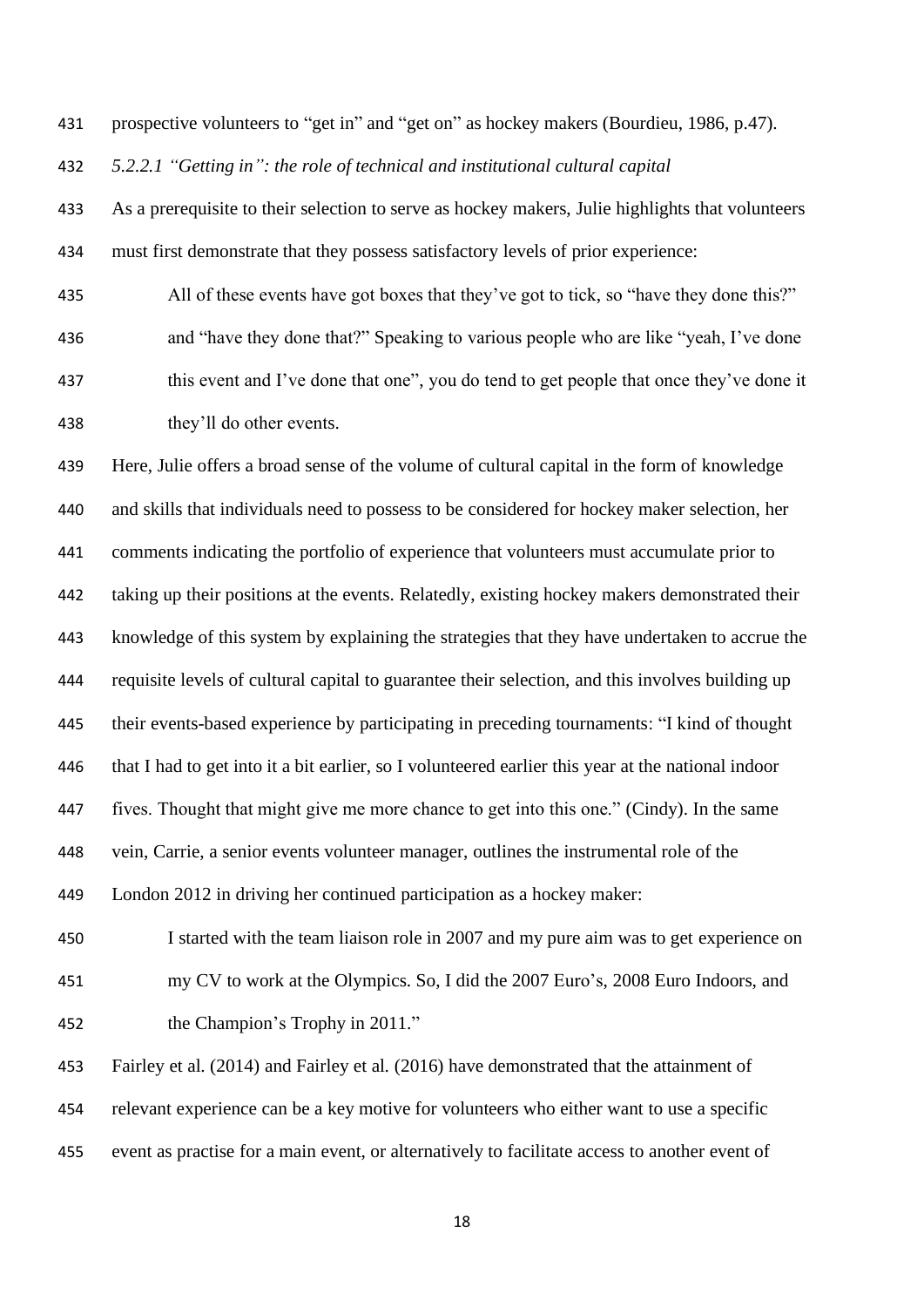special interest to them. Such a strategy appears an effective one in the context of hockey making, as England Hockey capitalise on a legacy effect of events past by demonstrating continuity in their deployment of volunteers already endowed with the requisite technical capital. Sanjeet's transition into hockey making depicts this: "I was lucky enough to be chosen for accreditation, which is what I did in the Olympics, then went for the training before coming here for the actual event." Whilst using previous major-event volunteering as a recommended facet of the screening process facilitates the recruitment of a "readymade" supply of trained personnel that serves to promote volunteer satisfaction and retention (Fairley et al., 2016), it may also run the risk of locking out "first-timers" or those who are inexperienced (Friedman et al., 2016).

 Furthermore, and in congruence with Friedman and Laurison's (2019) research, it became heavily apparent that access to and the allocation of roles in hockey event volunteering was contingent upon both the embodied and technical forms of cultural capital perceived of the volunteers by "gatekeepers". As is common in event management, the tournament organisers screened hockey maker applicants to ensure that they possessed the knowledge, skills and experiences that fit the needs of the operation (Kim & Bang, 2012): "When you apply, they never tell you why you have been chosen. In this one, I guessed it's because they've got a database showing what I did for the Paralympics, so didn't feel the need to interview me and just offered me the role. But this was my fourth choice" (Lawrence). Lawrence, a former Games Maker, further explained that the series of major events following the London 2012 Games has enabled England Hockey to "build a core of maybe 60, 70% who've done it here before, so by the end of it you've got a very proficient and efficient team who know the ropes"–a pool of hockey makers who are 'event tested' and trained for future events. As well as indicating the significance of possessing field-specific technical capital in the volunteer selection process, Lawrence's comments further imply the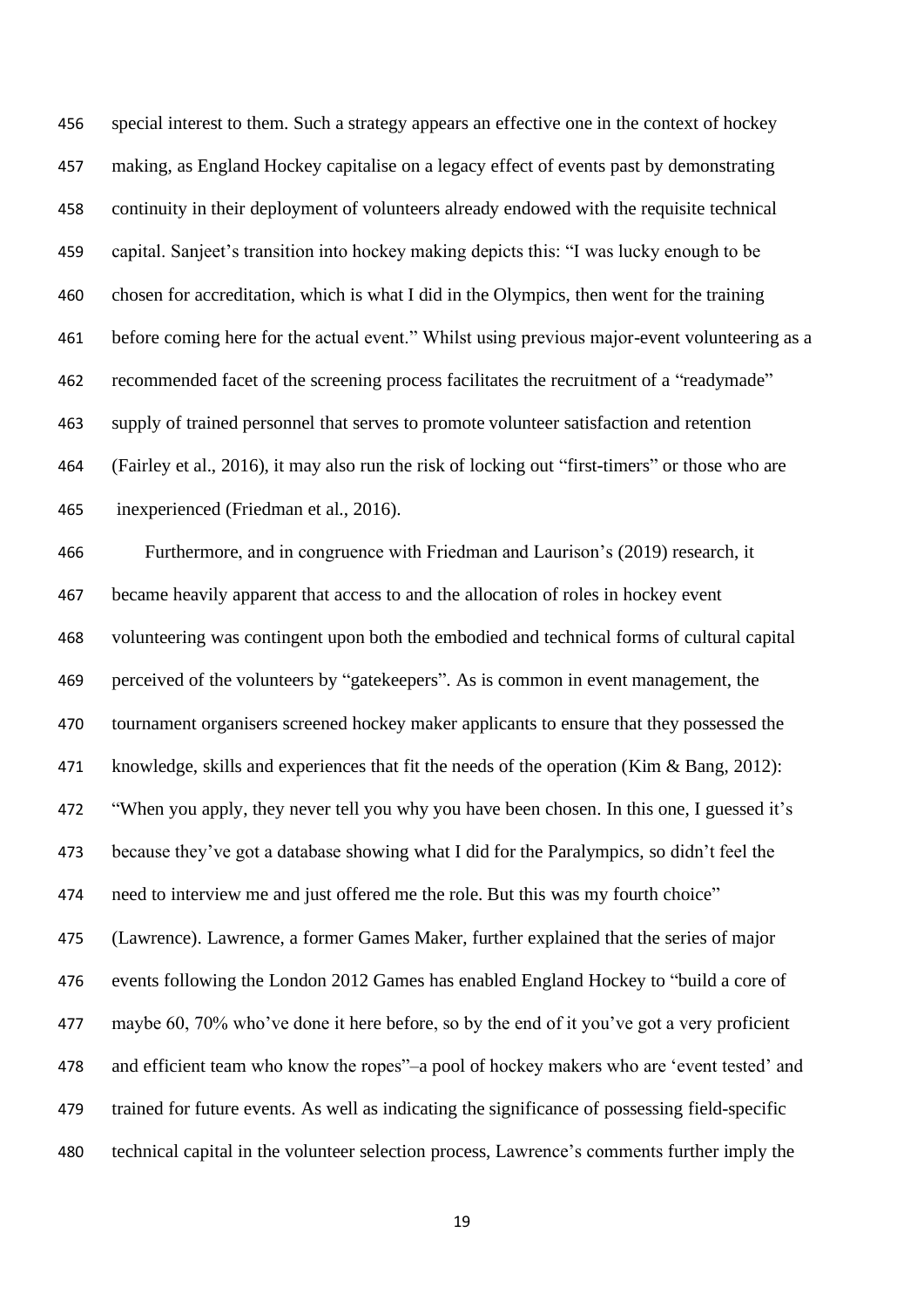481 institutional value<sup>4</sup> that is placed on applicants' previous event volunteering undertaken either "in-house", as London 2012 Games Makers, or with other NGBs, by selectors.

*5.2.2.2 "Getting on": when embodied cultural capital "comes into its own"*

 By examining the allocation of positions of leadership and responsibility within event volunteering is when the influence of embodied cultural capital is perhaps most clearly evinced. In the following passage, a senior volunteer manager emphasises the need to audit and rate volunteers in order to deploy them accordingly:

488 I think you have to ask "Are we doing some sort of ranking of the volunteers?" A sort of scale, one out of ten, eight out of ten or whatever, so that we know for future so that we're actually getting the experience, we get people in the right jobs. I said to the manager today "Are we marking up the good ones?" But, I think the main thing is you've got to have strong team leaders who communicate all the time. (Carrie) Transcending technical capital, Carrie emphasises the salience of team leaders who can display dominant behavioural codes–embodied capital characterised by a commanding and confident manner, and strong communication skills–traits often associated with upper-middle class backgrounds (Friedman & Laurison, 2019). Rose speaks of "marking up" volunteers, and like the screening process for new recruits, this further feeds into the notion that volunteers are both evaluated and deployed on the basis of individual assessments according to cultural criteria recognised as legitimate by hockey makers from dominant (and middle and elite) class groups (Friedman & Laurisoon, 2019; Stempel, 2005). Little mention is made of providing training and upskilling opportunities for volunteers who do not yet meet such standards. As a further example of how such cultural capital plays out in this context, Kathy, a volunteer team leader in the access control department, explains that "I apply for team

 Cultural signals that are both recognised and shared across organisations and are thus given high status by selectors (Stempel, 2005).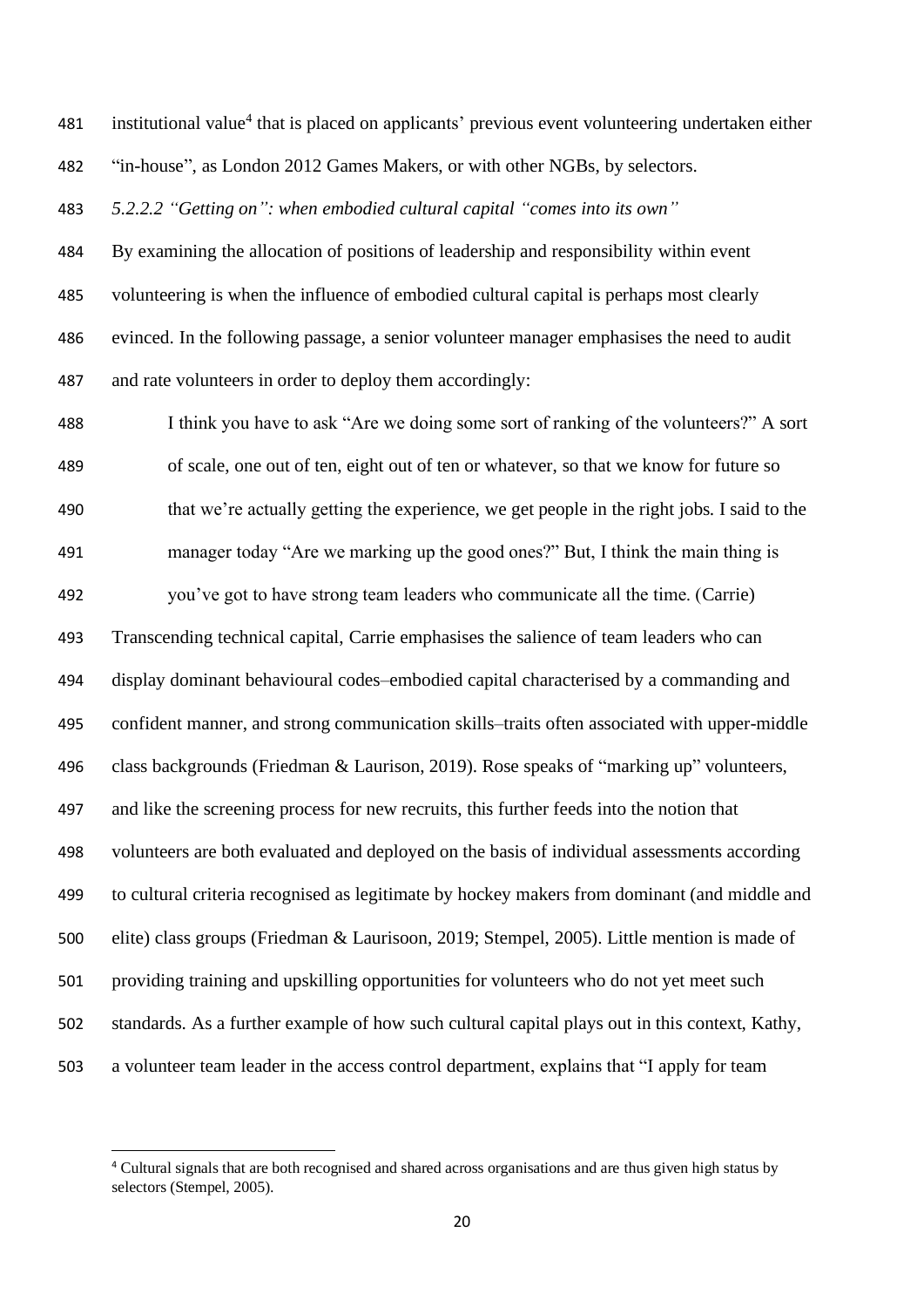leader roles because I've been a higher manager. I've managed a team of fifty, sixty, seventy staff." Fiona tidily pulls this narrative together by highlighting the homogenous nature of the hockey makers, the experience that they possess and their self-perceived ability to lead others: "Everybody I know that volunteers are from similar backgrounds to me; either started at the Olympics or, we all know how to manage people." This accords with data revealed in Friedman and Laursion's (2019) study of class mobility within elite occupations that those from middle and upper class backgrounds are most assured, comfortable and at ease in adopting such leadership roles and performing them in a culturally 'legitimate' manner that is socially approved by team leaders and managers.

 Whilst this approach to role allocation and event management is not surprising, it does indicate that young people and/or those in occupations below those affiliated to the middle- class social categories, for example, may be peripheralised from accessing a variety of volunteer positions and levels of responsibility, and as a consequence, opportunities to enhance their experience. It was also clear that the filling of management and leadership roles was automatically determined and directly allotted to those with comparable and prerequisite experience, regardless of whether the volunteers nominated for the position had actually opted for such duties:

 I'm not looking to have lots of responsibility as a volunteer. One of the reasons for that is I volunteer for a break, but I've ended up as team leader. I had resisted being team leader because I thought there would be an opportunity for somebody younger who may gain experience by doing it, but I was talked into it. (Greg) Greg, a former Games Maker and a manager during his career, was persuaded to take on a volunteer role of greater responsibility than he was looking for due to his prior level of experience. However, Greg outlined that he was "resistant" to do so because he would have rather used his experience to mentor a younger volunteer who might have benefitted from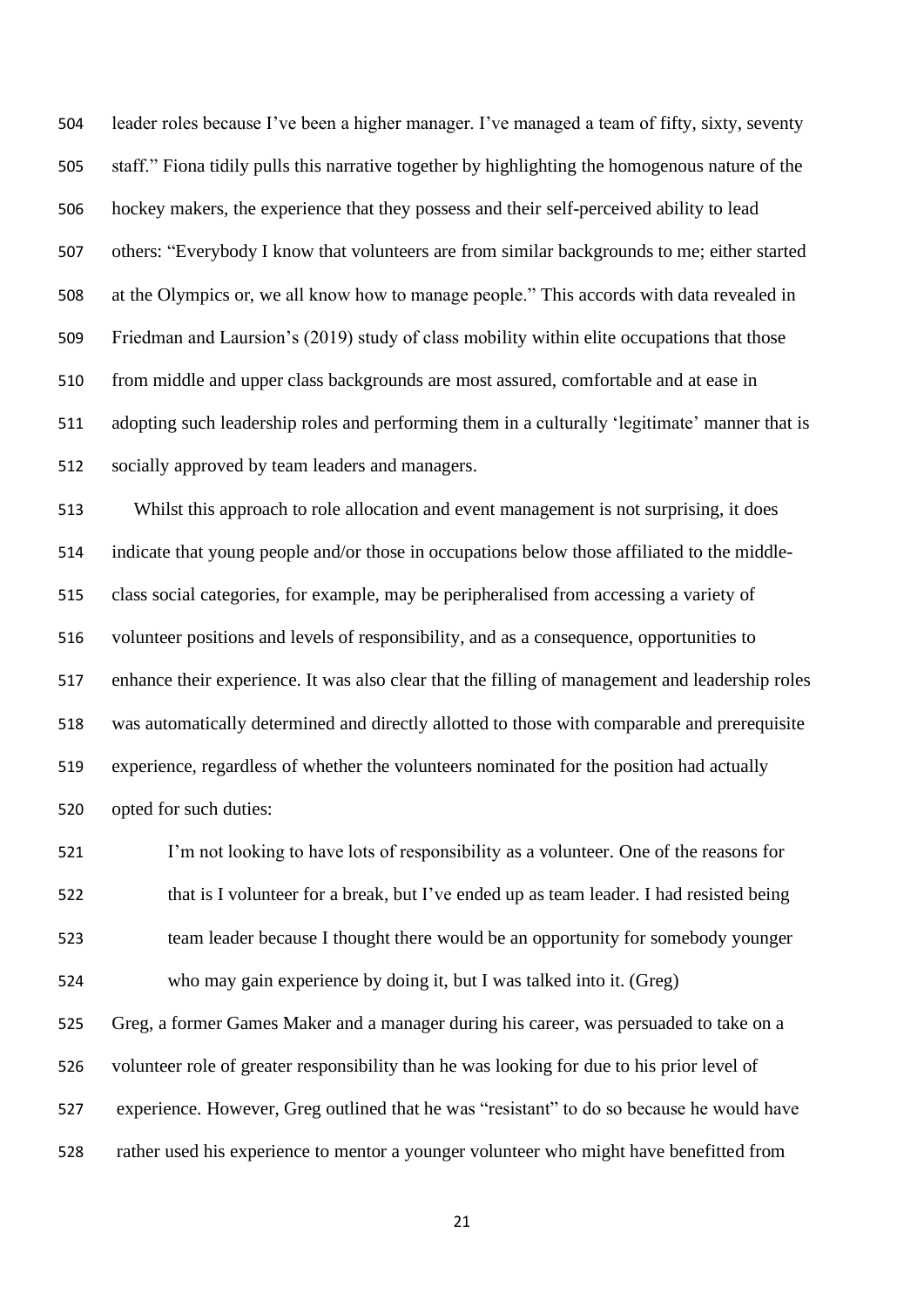the responsibility of the position. Greg's comments demonstrate that those lacking the requisite experience are likely to be overlooked for selection in volunteer leadership and management positions, thus illustrating how volunteer selection is concentrated around stocks of desirable cultural capital, ultimately starving those "less qualified" from accumulating such resources. Greg's example illustrates that opportunities for gaining responsibility and leadership experience are restricted by gatekeepers to such roles, to a limited number of volunteers who they deem eligible (Friedman & Laurison, 2019).

 Offering an insight into such "eligibility", the projection of dominant behavioural codes congruent with event volunteer cultural competency serves to veil the construction and imposition of power by chief organising groups (Bourdieu & Wacquant, 1992; Friedman & Laurison, 2019).

 To gain a sense of this, Sanjeet, a seasoned event volunteer, provides a clear sense of what he perceives the role of event volunteer to entail:

 I see a lot of volunteers together – they're talking, they're chatting, but you're here to look after the customers: you're here to do your job. Split yourselves up and start helping the customers, the spectators. Make sure that they're having a good experience. You can talk with your friends during your break times, not out there when you should be working. It is a job. You do have a job to do, even though we're

volunteering and we could walk off whenever we like, we're here, we've gone

through the process. Lots of other people have applied and haven't managed to get the

role. So, you've been chosen to do the job – just do the job.

In this example, Sanjeet projects his expectations for the conduct of event volunteers when on

duty during an event. In doing this, Sanjeet admonishes various aspects of some volunteers'

behaviour which do not conform to his own standards, ostensibly exalting his own conduct as

the legitimate conduct. Graham adopts a similar mind-set to Sanjeet: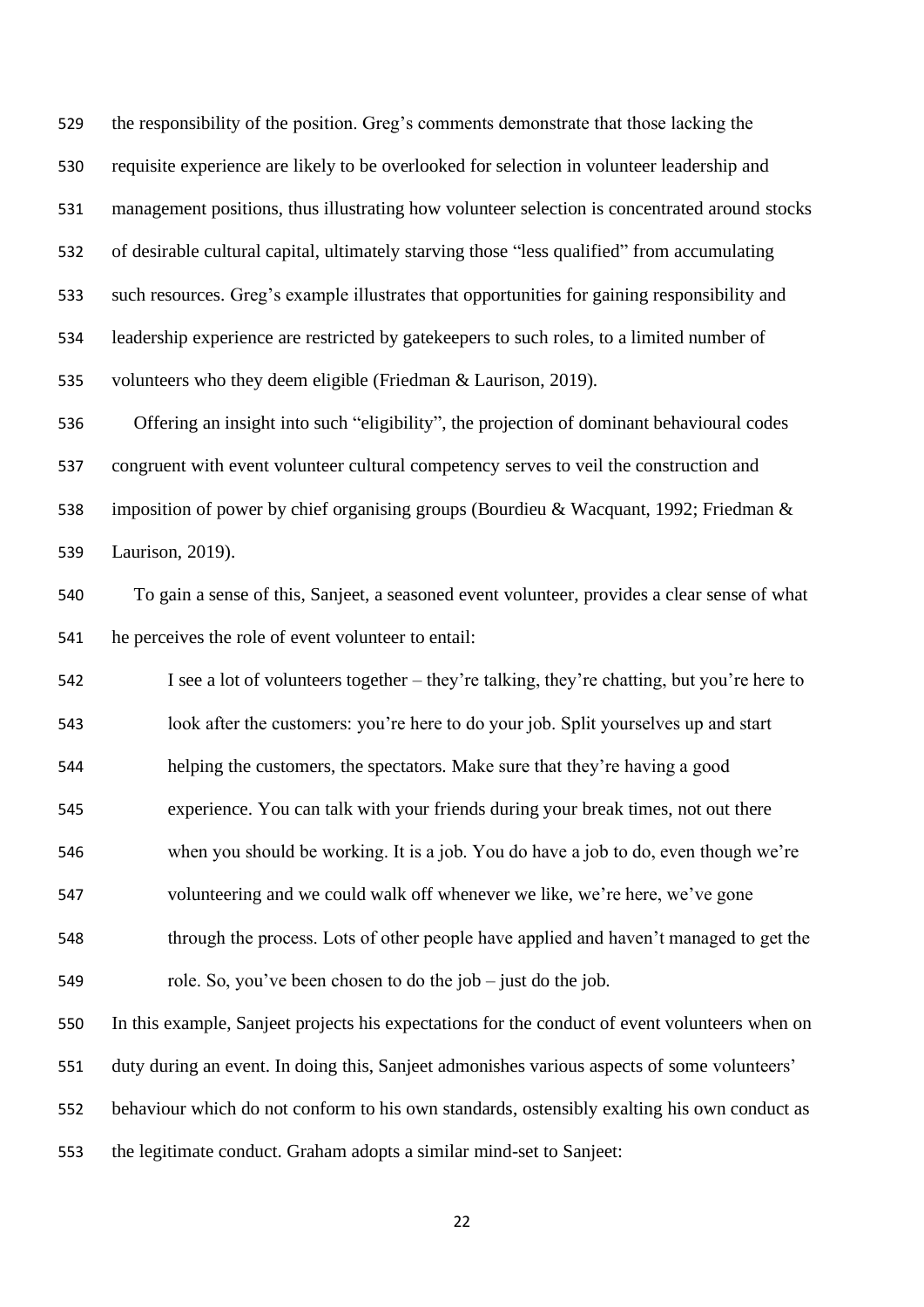What sort of irks me and I know, speaking to other volunteers is similar, is that you give your time so you want the time to be used. The idea of an early dart is anathema, really. If you wanted an early finish, you'd have just gone on holiday. Both Graham and Sanjeet seemingly approach their volunteer roles as they would a paid job, and it frustrates them when some of their peers do not share the same philosophy. It can be posited here that Graham and Sanjeet's embodied conduct as volunteers mirrors the behavioural codes of their technical middle-class occupations, and which have subsequently become institutionalised norms as seasoned hockey makers (Bourdieu, 1984; Friedman & Laurison, 2019). We can liken Graham and Sanjeet's embodied volunteer dispositions to Friedman and Laurison's (2019) notion of "patient diligence", a work ethic that is characterised by a sustained commitment to a role or task, and who see it through to completion. Hillen (2006) corroborates that event volunteer recruiters are likely to view such characteristics as desirable, and the cultural display of such dominant behavioural codes is likely to yield symbolic capital from senior volunteers and volunteer managers when symbolic resources are perceptibly limited. Friedman and Laurison (2019) state that it is often those of middle and lower-senior management positions whom are most responsible for enacting and socialising dominant work cultures. As a parallel, in the current study it appears to be the case that it is seasoned event volunteers whom typically belong to either the elite, established, or the technical middle classes who ostensibly project a cultural discourse onto other volunteers. The implications of the wielding of such symbolic capital by stalwart event volunteers, is

 that those prospective or new hockey makers may not have had any prior access to such professional standards, and this may deter or debar them from future volunteering. Such forms of symbolic capital may therefore be perpetrated upon some volunteers to control or chide their behaviour, as Arun alludes to when describing the social context of the volunteer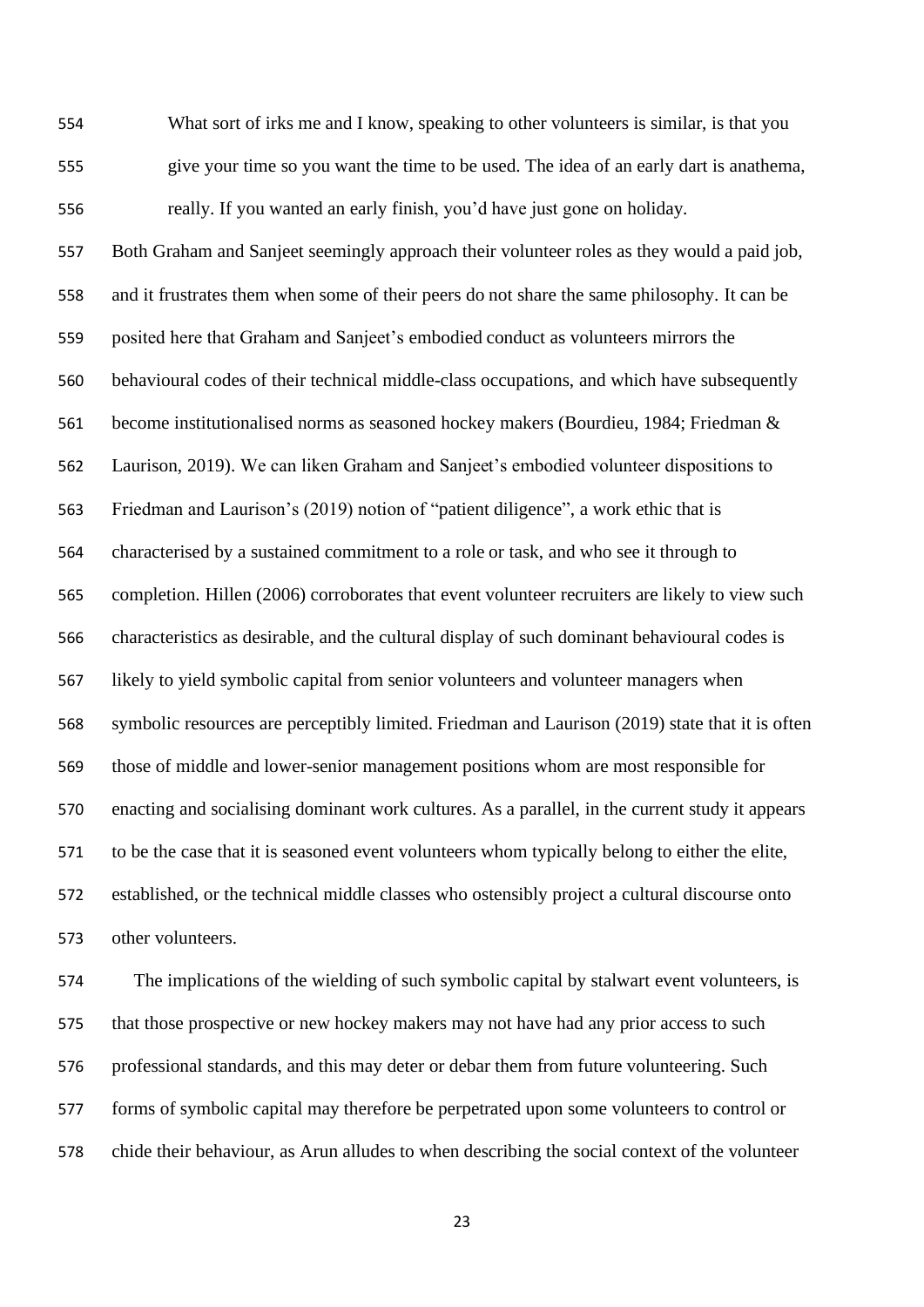environment: "Is it inclusive? Is it? I've had a set to. They don't own you; they can try and control you and you have to say "no!" Such ostensibly overbearing behaviour draws similarities with research on Australian pioneer volunteers, a "so-called 'elite' group" of experienced event volunteers engaged in self-policing behaviour, and who would ostracize those individuals who did not commit to the role the effort and time that was expected amongst this select group (Fairley et al., 2014, p. 241). As Arun went on to suggest, this process is likely to be perpetuated and solidified further with the advent of a senior management volunteer layer that is to be formally embedded within the England Hockey event volunteer delivery structure:

 If I'm not mistaken, they will turn that into a more professional body. So, over the years they realise which people can actually do which roles to the max, and it will make it a lot more professional than it is. So, I think, in sections they might turn around and say we're going to turn this into a professional body and when it comes to tournaments we know who we're going to get, what their strengths are.

 According to Arun, the events arm of the England Hockey organisation is moving to adopt a volunteer model akin to that of a paid organisation and that will be characterised by a formal division of defined roles that are to be delivered to professional standards and overseen by a senior volunteer management layer. A concern here may be that, where organisations already "know who we are going to get", such a senior volunteer management layer may perpetuate tacit entry or role requirements and look to allocate key roles to those–like themselves–who are perceived to demonstrate, for example, a patient diligence in the acquitting of their duties. If this is the case, then those prospective volunteers who lack in the appropriate forms of cultural capital may be squeezed out of potentially transformative opportunities.

*5.2.3 Social capital*

For Bourdieu (1986) and Friedman and Laurison (2019), it follows that those of more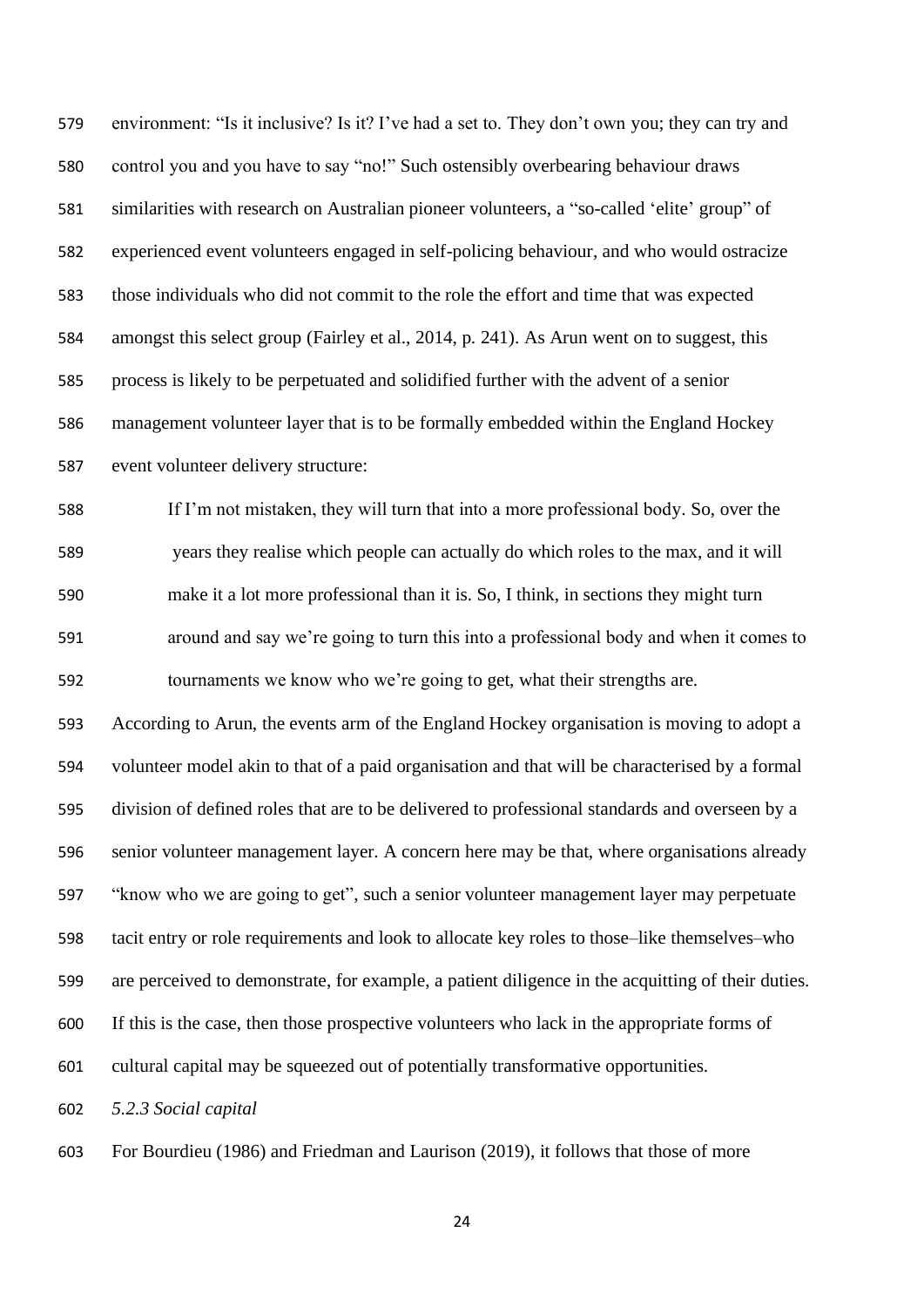privileged class backgrounds are better positioned to utilise and accrue cultural capital in order to access opportunities such as event volunteering, cultural capital which, they explain, is convertible to social capital – and which represents an influential factor in hockey makers' repeat event volunteering. Chiming with previous sport event volunteer research (Doherty, 2009; Fairley et al., 2014; & Fairley et al., 2016), the seasoned event volunteers amongst the hockey makers typically reported that a key reason as to why they continue to volunteer is the sense of belonging that they receive from regularly reconvening with fellow volunteers, people who they refer to as their friends: "Meeting up with all my chums again. I mean, people like Martha and Rose. People like Eddie, Dan and Alan. I've worked on loads of events with them. It's just like a little club that you all meet up again" (Carrie). Such systems of social capital were particularly established amongst volunteers who occupied key leadership and management positions. It became apparent that hockey makers regularly sought out a plurality of event-based volunteer opportunities from which they frequently crossed paths with each other, thus serving to strengthen these close networks: I see people that I volunteer with here volunteering at the same events. There was a guy who was a friend of mine from Tournament X who was a hockey maker, and there were other hockey makers who I knew that were from the Olympics as well. So, events are kind of a circuit, an all-round thing that people do. (Frank) Here, Frank explains that sport events present "circuits" by which many volunteers, who are also hockey makers, itinerantly move between. As Randle et al. (2015) suggest, when social networks develop and operate in this way, they can advantageously reinforce people's will to volunteer due to a sense of camaraderie, yet in contrast, they can also serve to restrict entry to those who are absent of recognisable capitals. Further to this, such close networks can serve as gatekeepers of social capital (Friedman et al., 2016), and subsequently, entry to opportunities to volunteer at sport events like the hockey tournaments discussed in this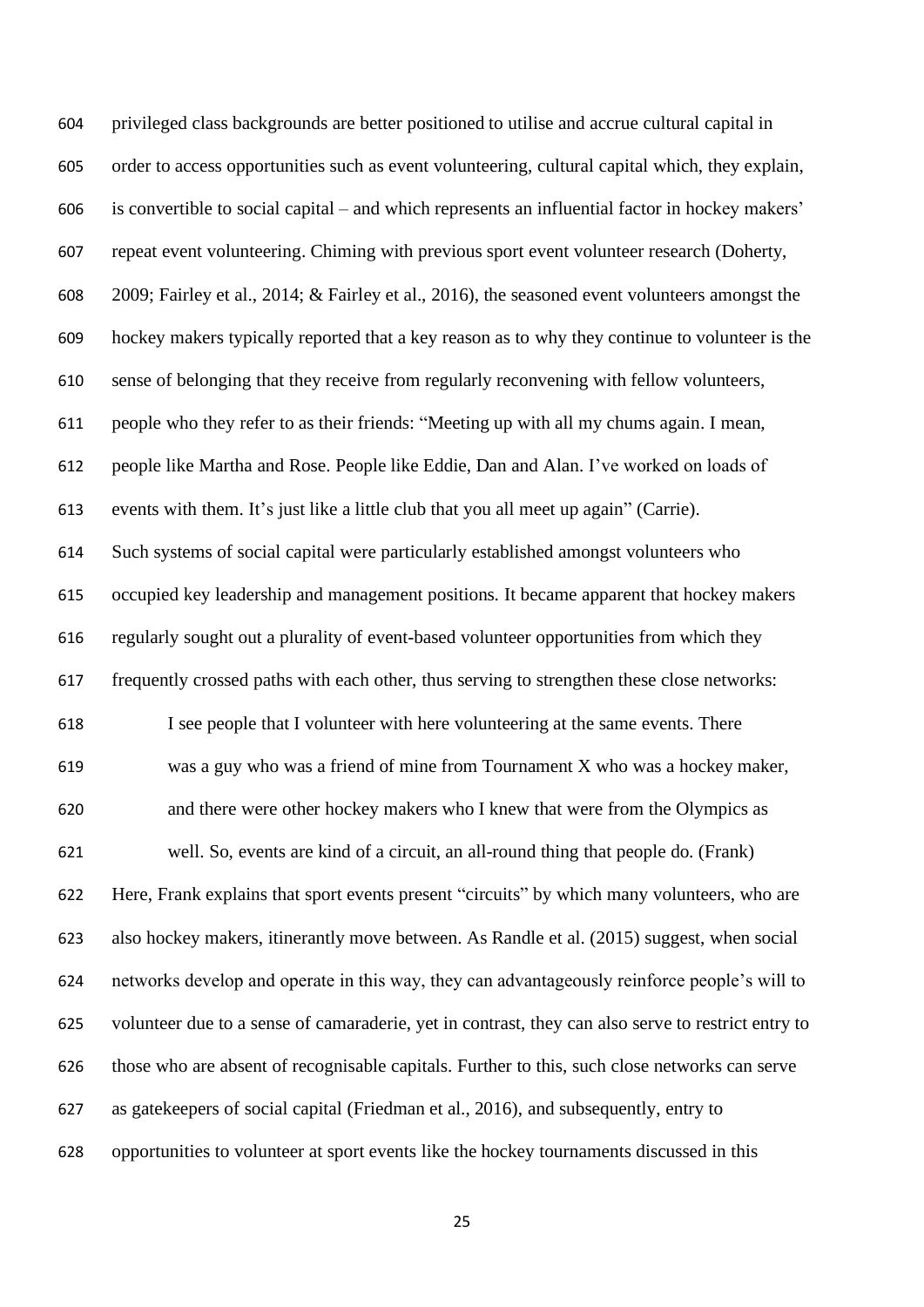article: "I've been volunteering consistently since London 2012. I've got a few friends who were hockey makers prior to me joining" (Sanjeet). This, of course, helps to grow an organisation's volunteer pool of individuals endowed with "legitimate" cultural competence. On the other hand, however, it may lead to a saturation of a particular demographic, which on the evidence presented in this study, might appear as middle-class professionals. Returning to Lawrence's comments, and the notion that an organisation can build up a core of returning volunteers, contributes to the perpetuation of a homogenous network of voluntary personnel, much akin to the mechanisms of social capital reported to operate by Whittaker et al. (2016) in grassroots sport clubs and whereby the recruitment of volunteers is actually quite exclusionary. This, of course, is a valuable and powerful legacy effect, but it does raise the question as to whether certain sections of the community are frozen out of such developmental volunteer opportunities, or if new volunteers of non-middle-class backgrounds feel a similar sense of belonging and inclusion. Ian's comments below might suggest otherwise:

 You get the same people coming back every time. So, at times I felt a little scared that I would be stood back and quite withdrawn because you might have these collectives of people who've known each other for a significant amount of time and coming in as a fresh face, them thinking "Who's this plonker?" So, I felt, at times, that I might be sitting on my own and just getting on with it, really. (Ian)

 Seemingly in opposition to the feelings of belonging experienced by certain hockey makers, and stemming from an absence of social capital, Ian felt more peripheral to the core of event volunteer stalwarts.

*5.3 Repeat volunteering*

 To provide further insight into the composition of volunteering undertaken by participants, and when further consulting Table 2 (above), only 10 participants exclusively volunteer at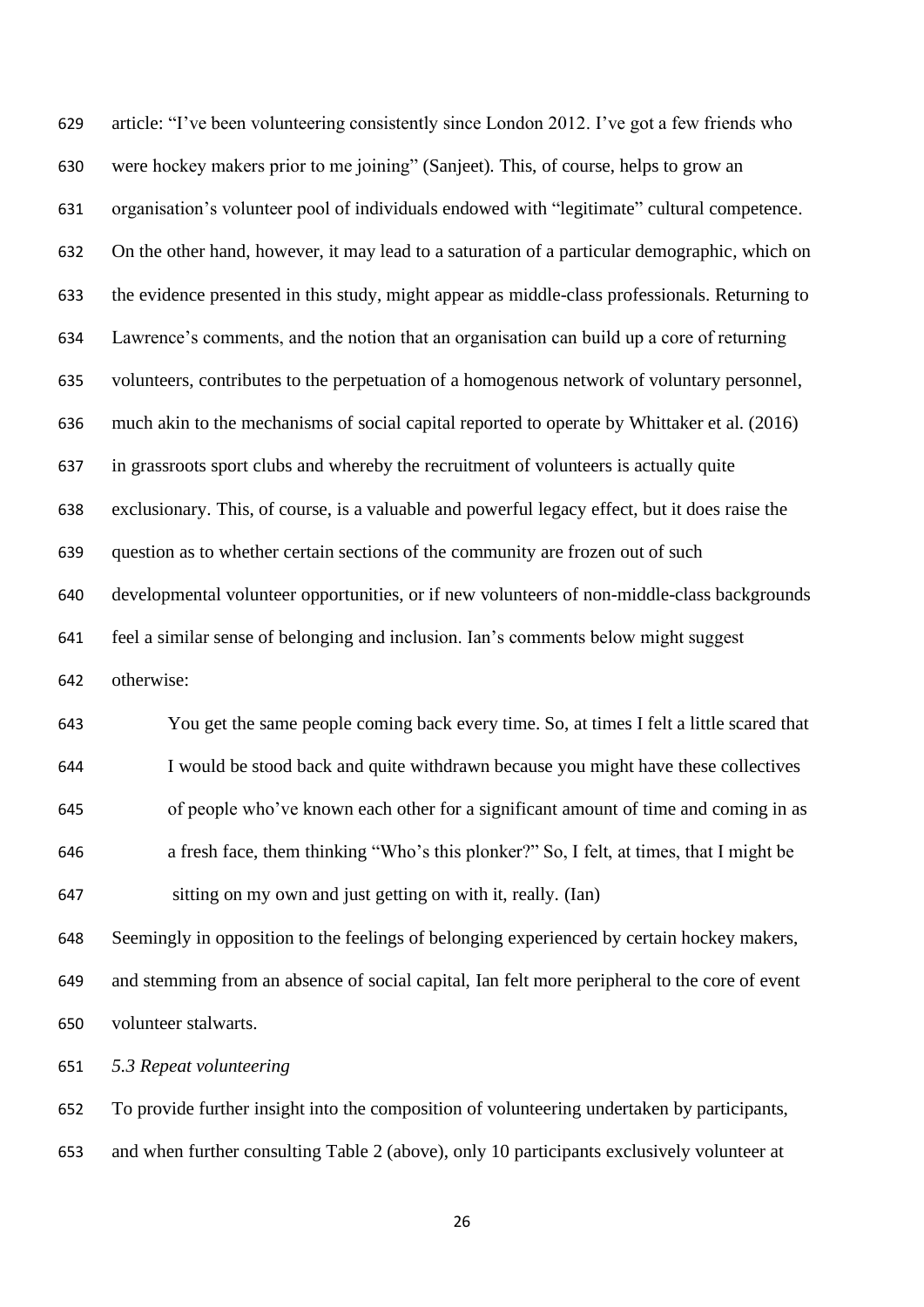hockey events (denoted by \*). Indeed, what became clear when speaking to volunteers was the assortment of interests that shaped their volunteer habits–many of whom who did not identify as hockey 'enthusiasts'–thus demonstrating that an appetite and willingness to volunteer in activities which are not necessarily confined to specific sporting interests has been stirred. To exemplify this, in total, 25 hockey makers from this sample are, or have been, involved in grassroots sport volunteering (GSV), and 15 hockey makers undertake non- sport-related volunteering (NSV). What is more, of the study sample, 16 participants volunteer at both multi-sport mega-events such as the 2002 Manchester Commonwealth Games, London 2012, the Glasgow 2014 Commonwealth Games, the Rio Olympic and Paralympic Games 2016, and major hockey events (indicated by \*\*). Notably, 30 participants volunteered at London 2012 (LGM), and England Hockey has seemingly been able to take advantage of and tap into this volunteer pool by providing "transition opportunities" for former Games Makers via its portfolio of consecutive events (Fairley et al., 2014). In utilising the GBCS to profile volunteers in this way, our data suggests that citizens of middle and elite class backgrounds demonstrate a particular proclivity towards volunteering at major events, such as London 2012. Lastly, a trend of repeat volunteering by hockey makers is also clearly indicative from Table 2.

*5.4 Proposed model of sport event volunteering*

 By way of summary, we have distilled our findings into a model–represented in Fig. 1–to illustrate the interplay of cultural, economic and social capital to drive first time and repeat volunteering. In the first instance–and as Fig. 1 depicts–our research suggests that technical cultural capital and institutionally valued experience are key to applicants' success at the volunteer selection phase. Once in situ, the ability to financially subsidise oneself (economic capital) over the course of the event underpins sustained attendance, as does the relationships (social capital) that unfold and develop between the event volunteers. Embodied cultural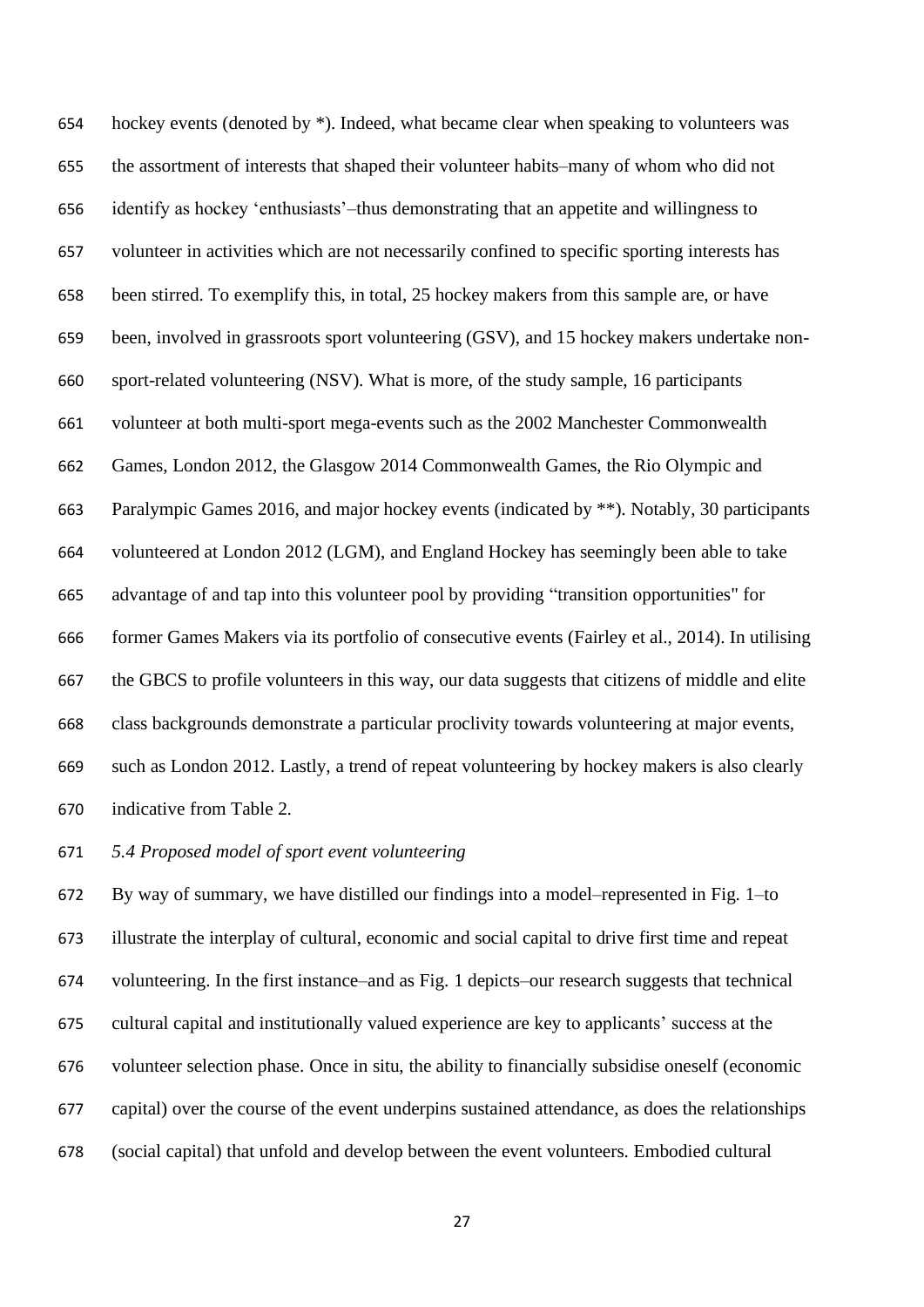



 **Fig. 1.** Proposed model of event volunteer selection, progression, and repeat volunteering, as informed by the conceptual triad of cultural, economic, and social capital.

 capital plays an important role in the relationships that develop due to the recognition of behavioural codes, tastes and dispositions amongst volunteers of similar backgrounds. In this very vein, the possession of embodied traits by certain hockey makers which are tacitly evaluated as cultural competence by event volunteer managers, and in combination with their technical and institutional cultural capital, can serve to facilitate their role progression and access to volunteer leadership positions. Subsequently, the cultural capital to "get in", "get by" and "get on" in event volunteering, together with the money to do so, as well as the sense of relatedness and the social resources to be tapped into, combine to promote repeat volunteering at future events, hockey-related or not.

# **6 Conclusion**

Within this article we have utilised the Bourdieusian-informed GBCS framework–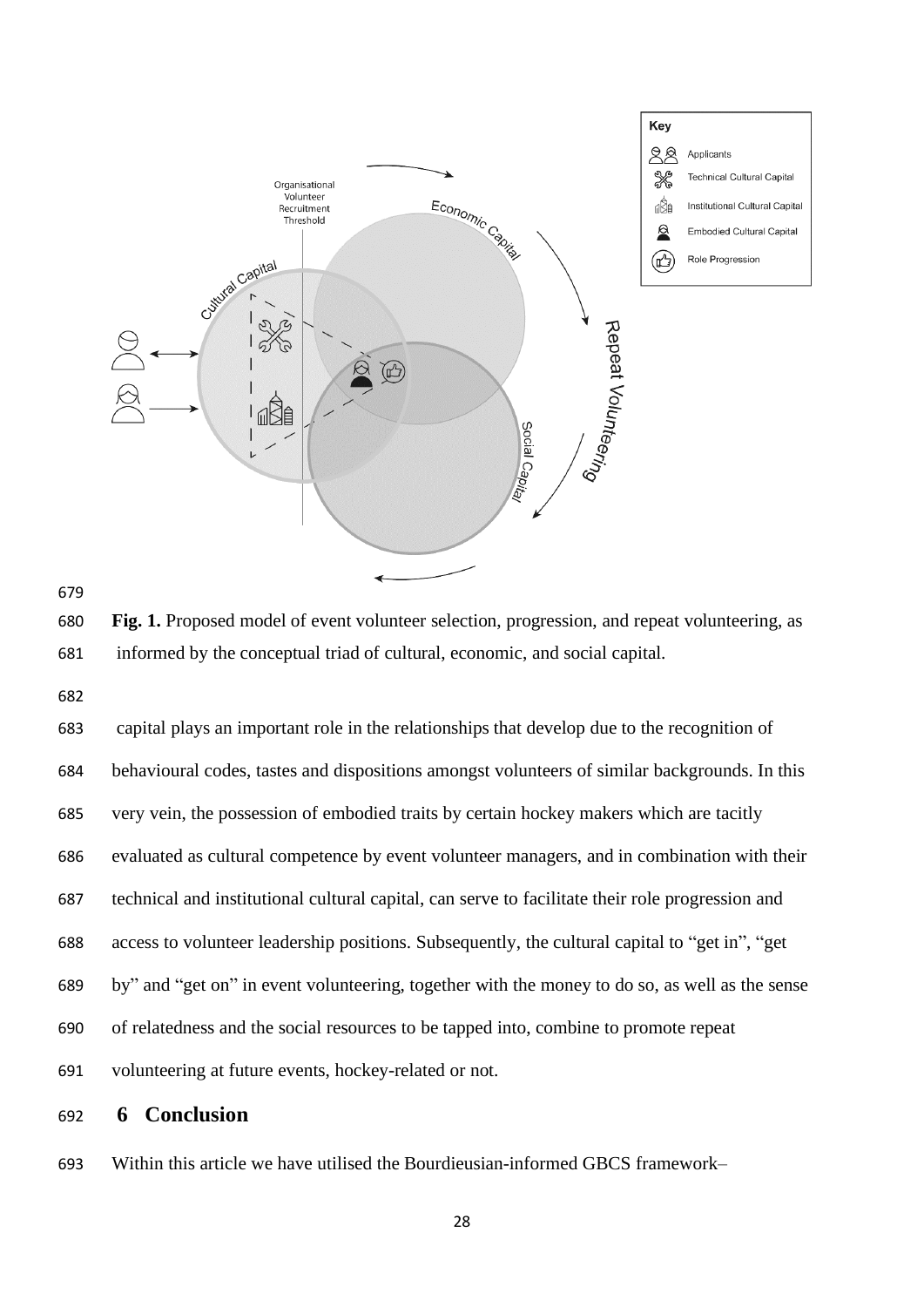supplemented by the NS-SEC–to broadly gauge the social composition of a cohort of sport event volunteers. Skewed towards the middle-class social class bandings, the demographic make-up of the volunteers in the current sample is consistent with the profile of regular grassroots sport volunteers (Morgan, 2013; Taylor, Panagouleas, & Nichols, 2012), and therefore demonstrates limited participation by individuals from low socio-economic backgrounds. By adapting the capitals-based conceptual framework previously utilised by Friedman and Laurison (2019) and Friedman et al. (2016), the article then went on to demonstrate how the role of cultural, economic and social capital facilitated hockey makers' access to and the continuation of their volunteering. Not only did the application of this framework allow us to examine the individual resources possessed by volunteers that enabled and encouraged them to contribute to England Hockey's event volunteer pool, by contrast, it inversely demonstrates how an absence of such means may serve to "freeze out" others from such opportunities.

#### *6.1 Implications for practice*

 A solution to rebalancing issues of access and inclusion is likely to be highly complex and sits outside of the aims of this article. However, and as Friedman and Laurison (2019) outline, Bourdieu's framework provides clues as to the potential for NGBs such as England Hockey to leverage social outcomes for prospective volunteers from classes outside of the elite and middle-class tranches. Bourdieu conceives social mobility or social inertia to be shaped both by an individual's volume of capital as well as its composition. In addition, Bourdieu also considered an important third dimension, which is the change in these two properties over time (Friedman & Laurison, 2019), and thus repeat volunteering across a suite of events can provide a vehicle by which to reshape an individual's overall stock of capital for the better. To bring about such an objective, one suggestion maybe to reconsider the role for PVPs connected to "sub-mega" events, so to attract more volunteers from less affluent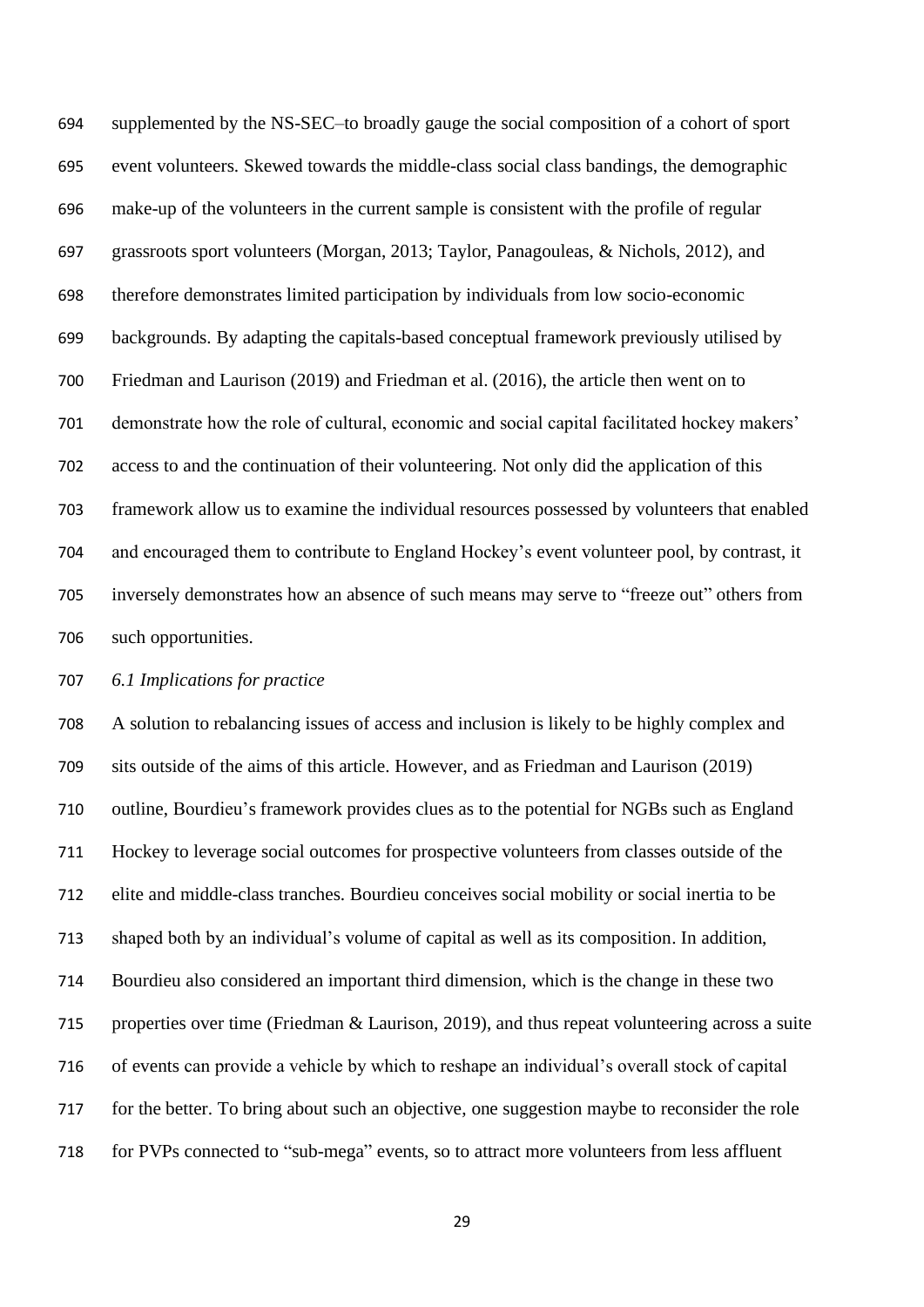backgrounds. Nichols and Ralston (2011) have shown that PVPs do possess potential to convert some major event episodic volunteers to committed long-term volunteers. In their research from the 2002 Manchester Commonwealth Games, Nichols and Ralston (2011) highlight the influential role that the chained implementation of a PVP, in-event volunteering experience, and then engagement with a post-games volunteer programme, played in enhancing the skills, social contacts and employability of participants from disadvantaged backgrounds. This strategy, coupled with the euphoria and personal development that can be experienced at sport events can deepen and broaden motivation to continue to volunteer (Downward & Ralston, 2006; Nichols et al., 2016).

 PVPs have traditionally been set-up in association with multi-sport mega-events such as the Olympic and Paralympic Games, yet this is not usually the case within large single-sport international events. However, as England and the UK more widely continue to regularly host international major events, and as current sport and physical activity strategies stipulate a desire for "the demographics of volunteers in sport to become more representative of society as a whole" (Sport England 2016a, p. 23; 2016b), large-scale sporting events present an important opportunity by which to promote voluntary action. Of course, the imperative for host NGBs is to ensure that sport events are run successfully and, as such, organisers may favour those middle-class "professionals" whom ostensibly possess the immediate skills and attributes necessary to "hit the ground running". However, funding could be streamed from 738 Sport England's (2017) recently established Major Event Engagement Fund<sup>5</sup> to support NGBs to create their own PVP models to recruit, train and remunerate potential event volunteers, guaranteeing the inclusion and integration of a pre-set quota of participants from lower socio-economic backgrounds. As a starting point, for example, NGBs could look to

.

<sup>&</sup>lt;sup>5</sup> This fund can invest up to £2m in organisations seeking to develop programmes that engage communities and individuals local to the major event (Sport England, 2018)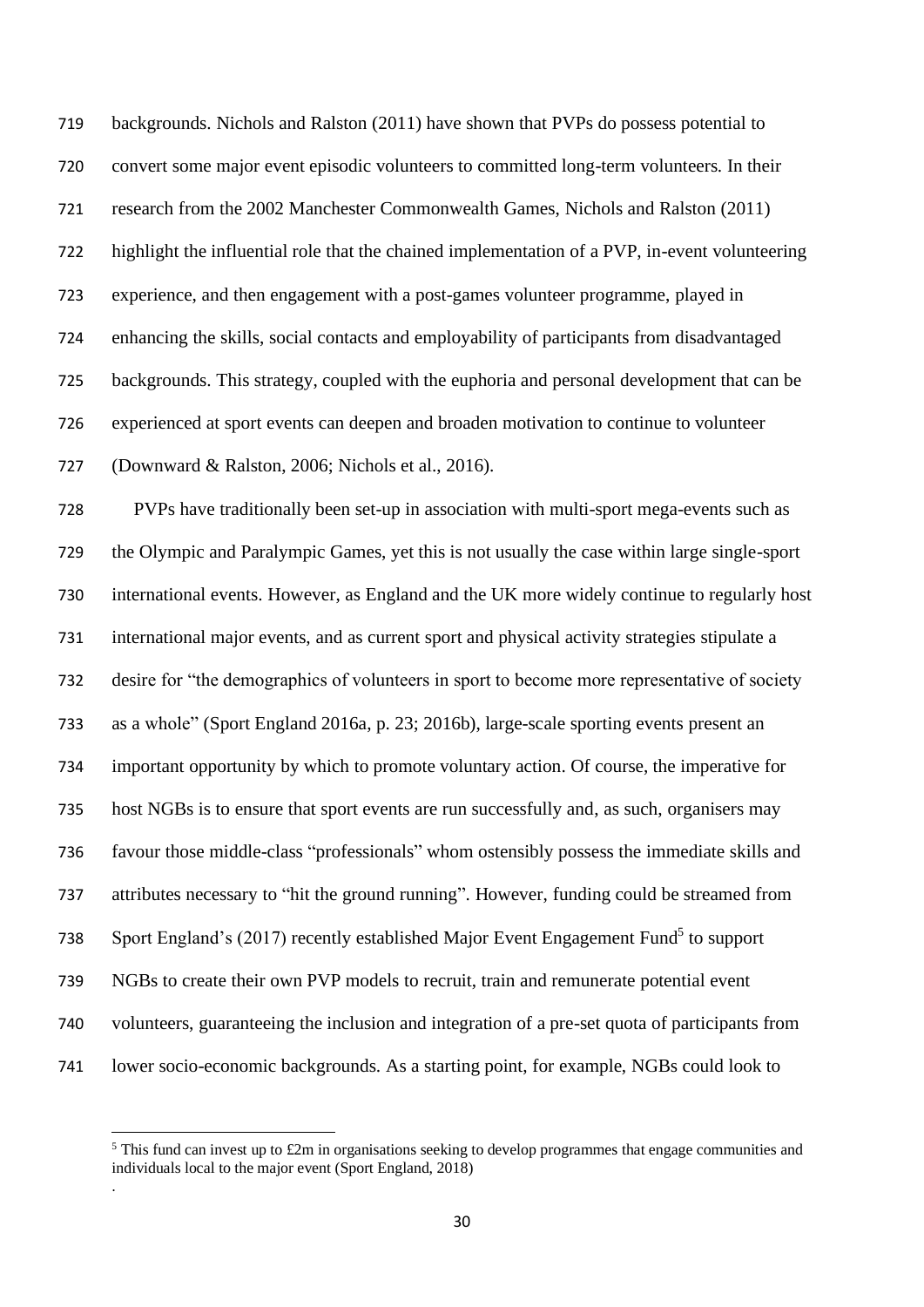partner with UK-based sport-for-employment charities that typically operate in socially deprived communities (Street League, 2020), and some of which neighbour both former and current major event sites. Once recruited, experienced and senior event volunteers could be "buddied-up" with new volunteer 'interns' to train and be "shadowed" by them (McGillivray, McPherson, & Mackay, 2013). As Downward and Ralston (2006) have demonstrated, volunteering at a mega-event coupled with an enhanced sense of personal development can increase an individual's inclination to volunteer again in future, and this effect is said to be more pronounced in younger persons. In this way, such partnerships would contribute to the employability discourse enacted by such sport-for-employment charities, whilst theoretically enhancing participants' future intentions to volunteer and their awareness of opportunities to do so.

 Issues of class notwithstanding, the portfolio of major events supported by England Hockey has provided a consistent platform from which to support and promote repeat volunteering in order to deliver a series of international events, and this is a positive testament to the organisation. By hosting consecutive major events, England Hockey has been able to provide a series of transition opportunities for those with previous major event experience to volunteer again, whilst utilising the skills that such individuals bring in return: such opportunities proving particularly popular with former London 2012 Games Makers. The hockey makers in this sample largely present a combination of long-term committed volunteers and genuine episodic volunteers (Handy et al., 2006), and the serial nature of their event volunteering forms an important part of this analysis. By integrating a Bourdieusian approach to the class analysis of hockey makers' volunteerism, it can be posited that event volunteering in itself may represent an activity that is valorised as an emerging mode of cultural capital. To elaborate, the GBCS classes reveal that particularly the traditional working class and precariat classes score low in their interest for emerging capital, and as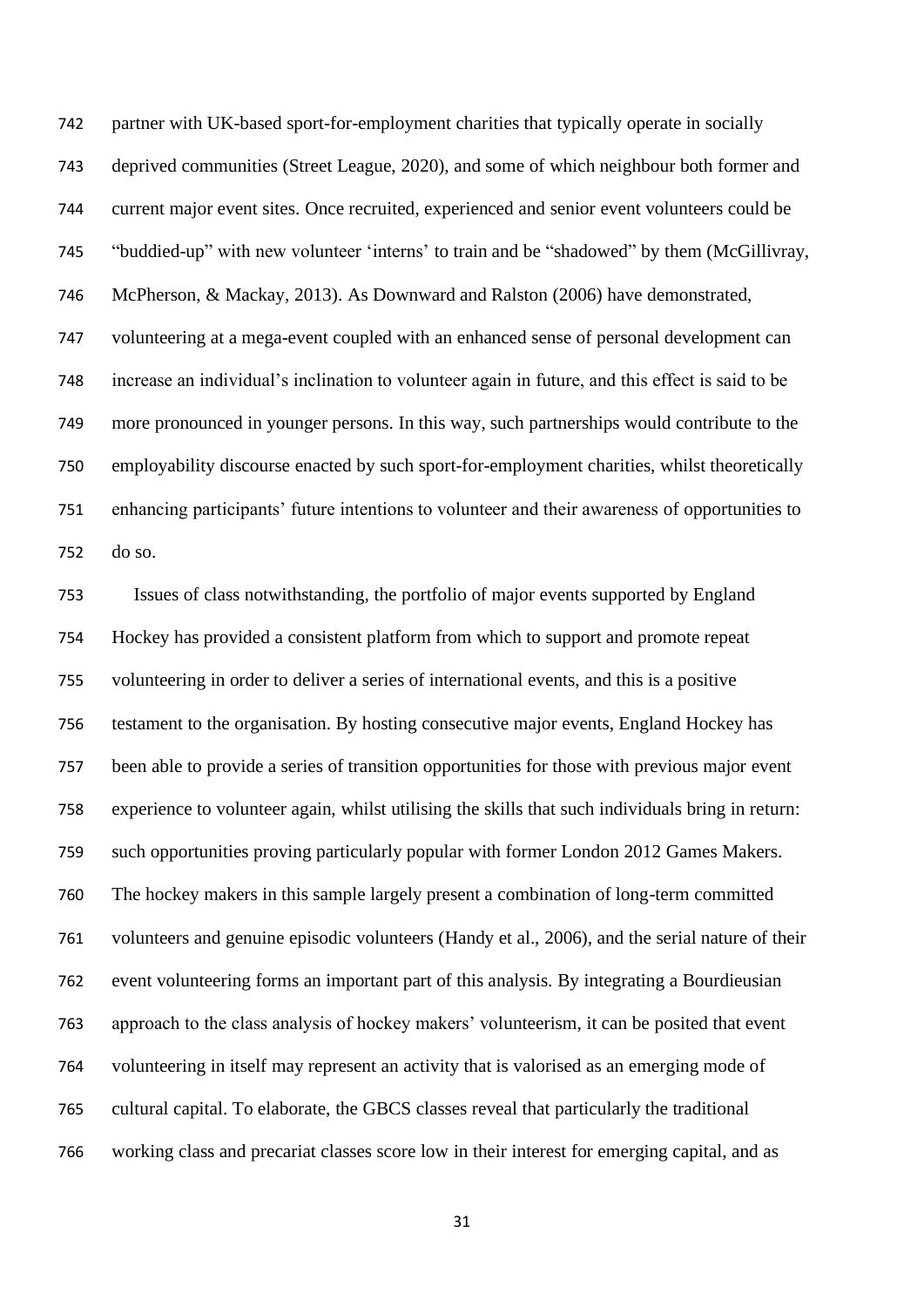Savage (2015) points out, cultural divisions map onto social divisions. If event volunteering represents a form of emerging cultural tastes, then it may add to the complexity of attempting to diversify the volunteer workforce via the implementation of practices such as those proffered above. To expound, as a reflection of the expressions of capital embodied in and valued by one's class-based habitus, lower class groups may simply be disengaged from such formal cultural events, preferring instead informal leisure activities. Added to this, classes, such as the traditional working class, emergent service workers, and precariat–who possess limited social contacts and/or contacts that do not rank highly in occupational status–are less likely to receive invitations to volunteer from members of classes or occupational groups that do volunteer (Savage et al., 2013).

 Furthermore, and whilst Doherty (2009) states that although first-time or "one-off" event volunteering can both upskill participants, enhance their stocks and compositions of capital, and lead to continued volunteering, the social "promise" of event volunteering is not without caveats. Not only might it be difficult to draw members of non-elite and non-middle class groups into event volunteering programmes, it may also prove challenging to retain them. As the current research illustrates, even if individuals from outside of the elite and middle classes do volunteer at a major sport event, dominant behavioural codes manifest by serial volunteers–who potentially might hail from middle and elite classes–may discourage them from continuing. As Friedman and Laurison (2019) expound, organisational strategies to remedy such symbolic practises should go beyond supporting individuals from under- represented backgrounds to orientate to existing event volunteer cultures and behavioural norms, and instead interrogate and actively seek to re-orientate the prevailing culture to promote the self-actualisation of volunteers from diverse backgrounds. To facilitate a more equitable culture, Friedman and Laurison (2019) suggest that organisations should objectively classify merit so that personnel are not advantaged or disadvantaged according to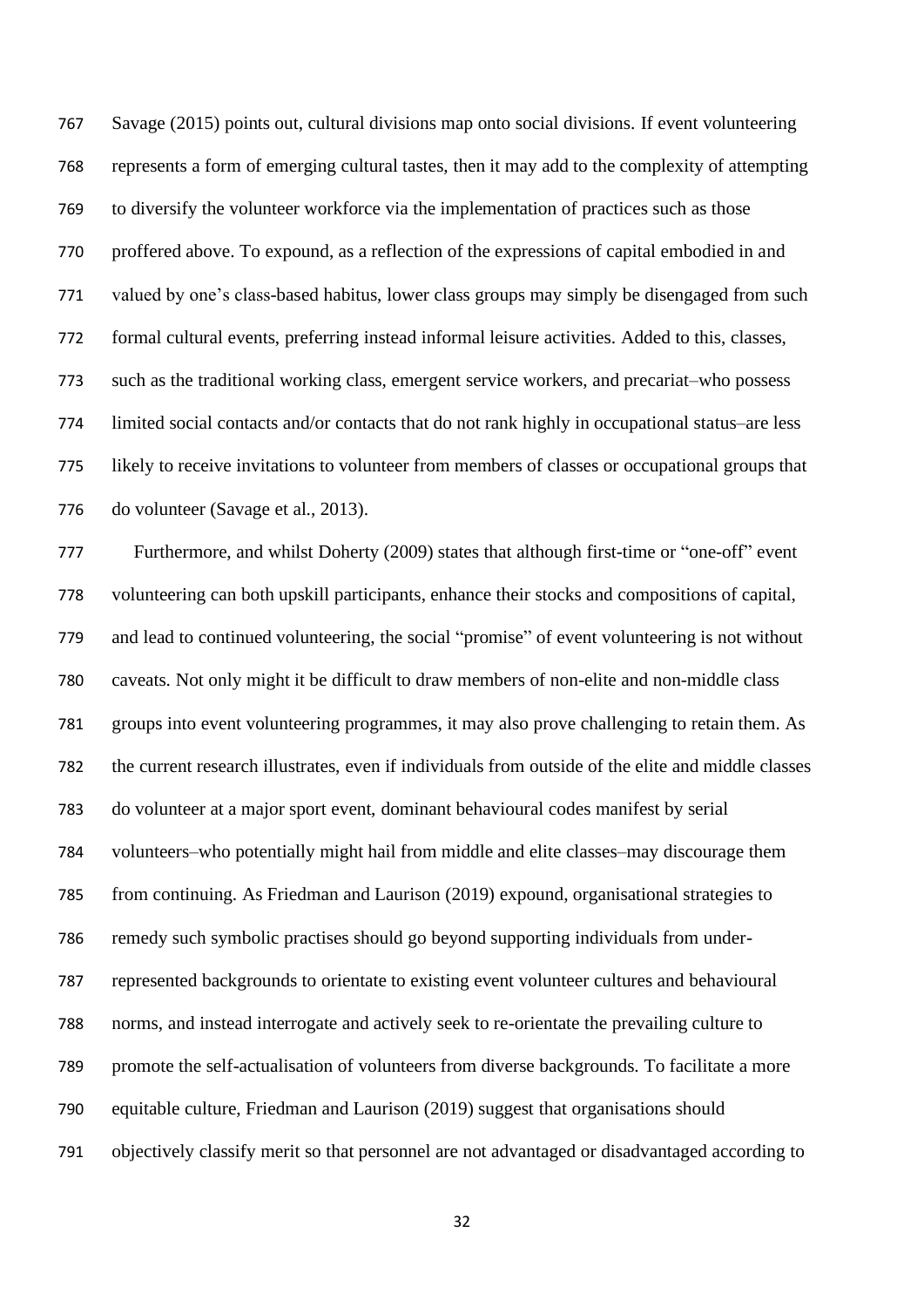subjectively judged behavioural codes and routine decisions about competence. Additionally, the raising of awareness of such subjective and often unconscious processes, and the informal practices that they can foment, should be driven forward by senior personnel and in conjunction with the introduction or enforcement of institutional guidelines that articulate formal procedures through which recruitment, role allocation and progression must occur (Freidman & Laurison, 2019). As Friedman and Laurison (2019) state, it is senior personnel, of middle and elite class profiles that are often "most responsible for enacting and 'socialising' dominant work cultures" (p.235), and it is therefore these individuals who are best placed to champion the needs and dispositions of volunteers entering from under- represented backgrounds, and who are critical to projecting an inclusive event volunteer culture. Thus, systems such as PVPs and volunteer mentoring present important mechanisms through which to integrate individuals from underrepresented backgrounds and support their progression to volunteer at events proper.

 In any case, NGBs should pay more attention to who is and who is not volunteering at the major international tournaments that they host, and we would encourage them to adopt a measure of social class when doing so, whether that takes the form of the GBCS or the single measure NS-SEC official schema. To encourage them to do this, sport councils might consider incentivising more inclusive recruitment, training and retention practices by rewarding those NGBs that are able to appreciably increase diversity amongst their event volunteer ranks, with added investment. Sport England for example, are currently set up to reward sports governing bodies who are successful in raising levels of physical activity and sports participation within their club structures with additional investment via "accelerator funding" mechanisms (Sport England, 2016a), and volunteering could be included more explicitly within such a reward-investment system.

*6.2 Limitations and future research*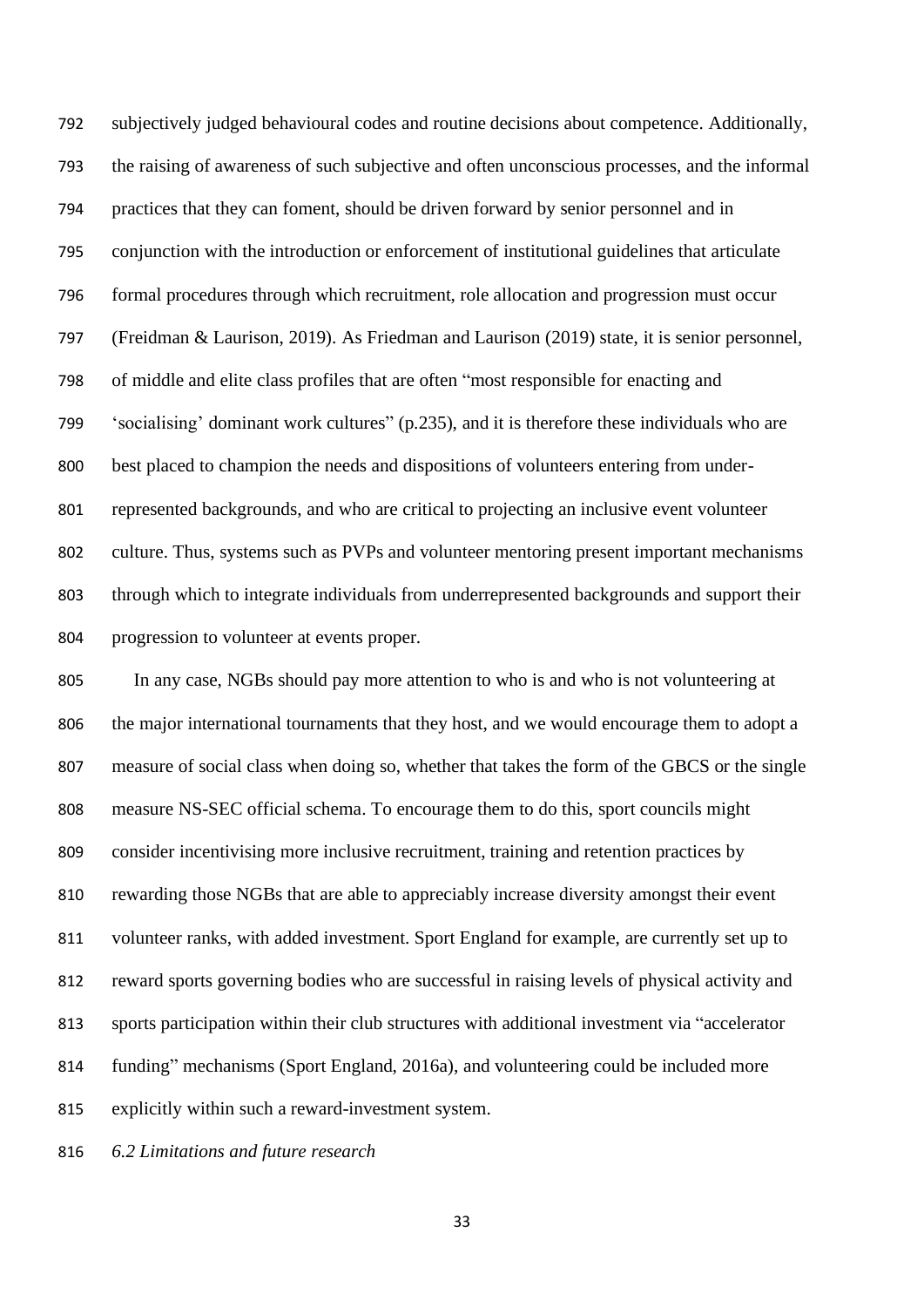A limitation of this article is that it does not draw upon the insights of paid event staff and managers as a means of understanding working practices or to corroborate data provided by the volunteers. A further drawback is that the focus of this research was limited to only volunteers affiliated with one sporting organisation and the authors do not claim that the findings are generalizable across the gamut of volunteer-requiring NGBs and organisations that span the sport sector. With that said, future research should look to extend such Bourdieusian-guided applications across a more extensive array of sport events as well as grassroots sports club contexts to better understand how the interplay between social class and capital shapes both the volunteer workforce and the organisational practices that govern them.

### **References**

- Benenson, J., & Stagg, A. (2015). An Asset-Based Approach to Volunteering: Exploring
- Benefits for Low-Income Volunteers. *Nonprofit and Voluntary Sector Quarterly*,

45(IS), 131S-149S. doi.org/10.1177/0899764015604739

- Bourdieu, P. (1984). *Distinction.* London: Routledge.
- Bourdieu, P. (1985). The Social Space and the Genesis of Groups. *Theory and Society*, 14(6), 723-744.
- Bourdieu, P. (1986). The Forms of Capital. In J.G. Richardson (Ed.), *Handbook of Theory*

*and Research for the Sociology of Education* (pp. 241-258). New York: Greenwood Press.

- Bourdieu, P., & Wacquant, L.J.D. (1992). *An Invitation to Reflexive Sociology*. Chicago: The University of Chicago Press.
- Bradford, S., Hills, L., & Johnston, C. (2016). Unintended volunteers: the volunteering
- pathways of working-class young people in community sport. *International Journal of*
- *Sport Policy and Politics*, 8(2), 231-244. doi.org/10.1080/19406940.2016.1161654
- Chinman, M. J., & Wandersman, A. (1999). The benefits and costs of volunteering in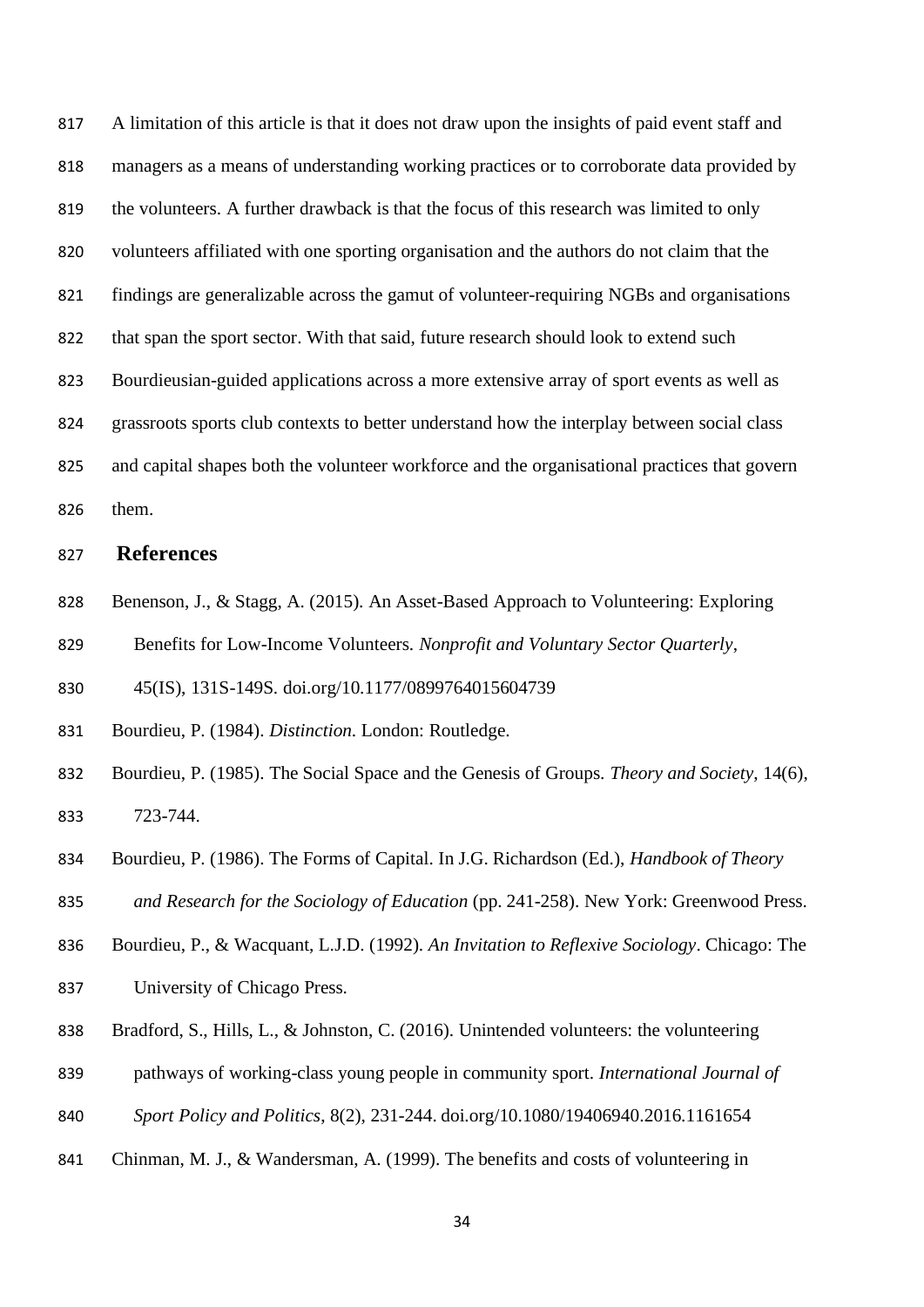- community organisations: review and practical implications. *Nonprofit and Voluntary*
- *Sector Quarterly*, 28(1), 46-64. doi.org/10.1177/0899764099281004
- Devine, F., & Snee, H. (2015). Doing the Great British Class Survey. *The Sociological*

*Review*, 63(2), 240-258. doi.org/10.1111/1467-954X.12282

- Doherty, A. (2009). The volunteer legacy of a major sport event. *Journal of Policy Research*
- *in Tourism, Leisure and Events*, 1(3), 185-207. doi.org/10.1080/19407960903204356
- 848 Downward, P. M., & Ralston, R. (2006). The Sports Development Potential of Sports Event
- Volunteering: Insights from the XVII Manchester Commonwealth Games. *European*
- *Sport Management Quarterly*, 6(4), 333-351. doi.org/10.1080/16184740601154474
- Fairley, S., Gardiner, S., & Filo, K. (2016). The Spirit Live On: The Legacy of Volunteering
- at the Sydney 2000 Olympic Games. *Event Management*, 20, 201-215.
- doi.org/10.3727/152599516X14610017108747
- 854 Fairley, S., Green, C., O'Brien, D., & Chalip, L. (2014). Pioneer volunteers: the role identity
- of continuous volunteers at sport events. *Journal of Sport & Tourism*, 19, 233-255.
- doi: 10.1080/14775085.2015.1111774
- Friedman, S. & Laurison, D. (2019). *The Class Ceiling: Why it pays to be privileged*. Bristol: Policy Press.
- Friedman, S., O'Brien, D., & Laurison, D. (2016). 'Like Skydiving without a Parachute':
- How Class Origin Shapes Occupational Trajectories in British Acting. *Sociology*,
- 52(5), 992-1010. doi.org/10.1177/0038038516629917
- Gemar, A. (2018). Sport as culture: Social class, styles of cultural consumption and sports
- participation in Canada. *International Review for the Sociology of Sport*.
- doi.org/10.1177/1012690218793855
- 865 Handy, F., Brodeur, N., Cnaan, R. A. (2006). Summer on the island: Episodic volunteering.
- *Voluntary Action*, 7(3), 31-46. Retrieved from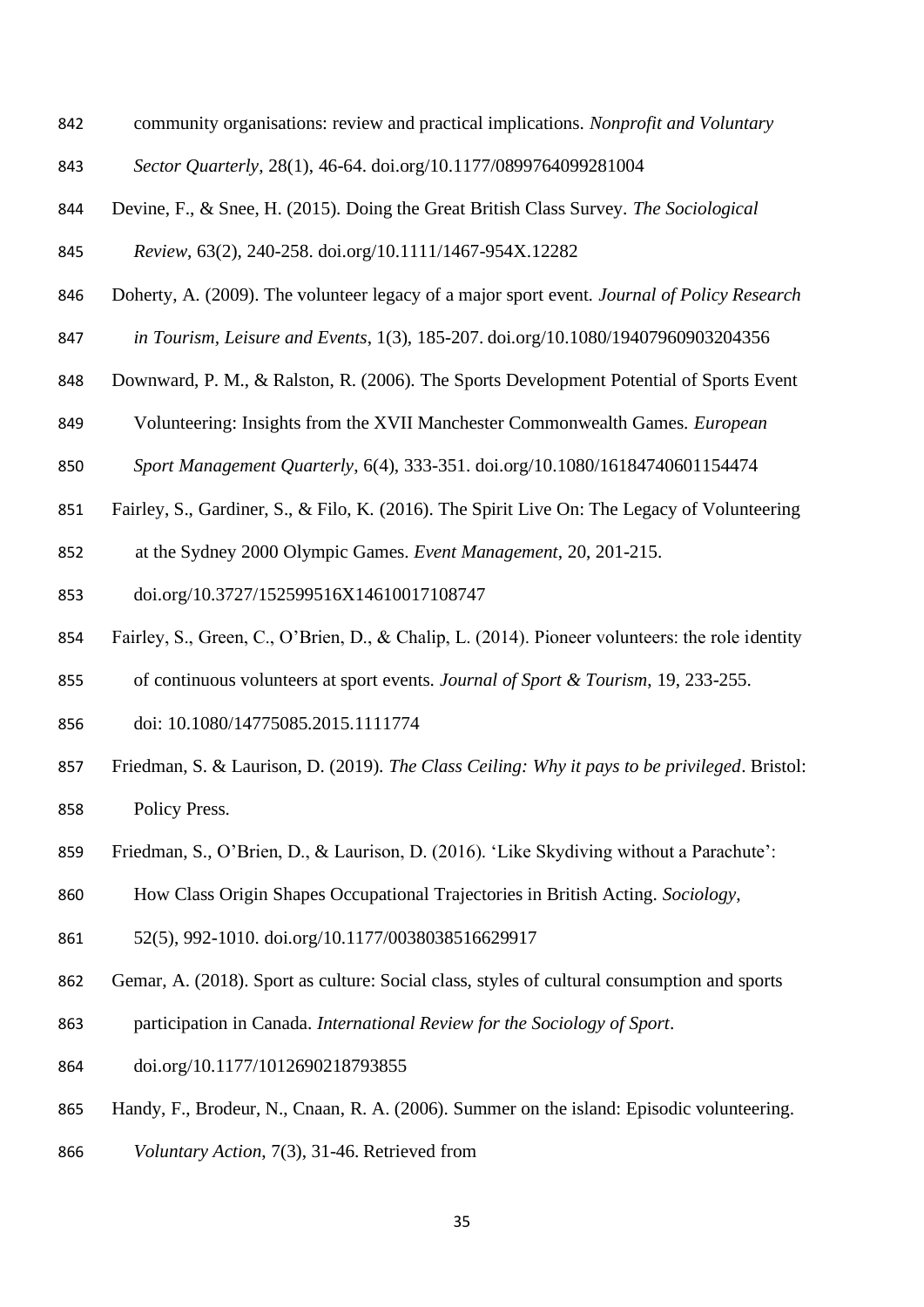- [file:///C:/Users/Owner/Downloads/2006SummerontheIsland-](file:///C:/Users/Owner/Downloads/2006SummerontheIsland-EpisodicVolunteering__VoluntaryAction%20(1).pdf)
- [EpisodicVolunteering\\_\\_VoluntaryAction%20\(1\).pdf](file:///C:/Users/Owner/Downloads/2006SummerontheIsland-EpisodicVolunteering__VoluntaryAction%20(1).pdf)
- Handy, F. & Mook, L. (2011). Volunteering and volunteers: benefit-cost analyses. *Research*
- *on Social Work Practice*, 21(4), 412-420. doi.org/10.1177/1049731510386625
- 871 Harvey, J., Lévesque, M., & Donnelly (2007). Sport Volunteerism and Social Capital.
- *Sociology of Sport Journal*, 24, 206-223. doi.org/10.1123/ssj.24.2.206
- Hiller, H. (2006). Post-event outcomes and the post-modern turn. *European Sport*
- *Management Quarterly*, 6, 317-332. doi.org/10.1080/16184740601154458
- Hoye, R., Cuskelly, Auld, C., Kappelides, P., & Misener, K. (2020). *Sport Volunteering*.
- London: Routledge.
- Kim. E. & Cuskelly, G. (2017). A Systematic Quantitative Review of Volunteer Management in Events. *Event Management*, 21, 83-100.
- Kim, M., & Bang, H. (2012). Volunteer Management in Sport. In L. Robinson, L.
- Chelladurai, P. Bodet., & Downward, P. (Eds.), *Routledge Handbook of Sport*
- *Management* (pp. 159-177). London: Routledge.
- Kitchin, P. J., & Howe, D. (2013). How can the social theory of Pierre Bourdieu assist sport
- management research? Sport Management Review, 16(2), 123-134.
- doi.org/10.1016/j.smr.2012.09.003
- Koutrou, N., & Downward, P. (2016). Event and club volunteer potential: The case of
- women's rugby in England. *International Journal of Sport Policy and Sport Politics*,
- 8(2), 207-230. doi.org/10.1080/19406940.2015.1102756
- Lincoln, Y. S., & Guba, E. G. (1985). *Naturalistic inquiry*. Newbury Park, CA: SAGE.
- McGillivray, D. (Ed.), McPherson, G. (Ed.), & Mackay, C. (2013). Events and volunteerism.
- In R. Finkel, D. McGillivray, G. McPherson, & P. Robinson (Eds.), *Research Themes for*
- *Events* Centre for Agriculture and Biosciences International.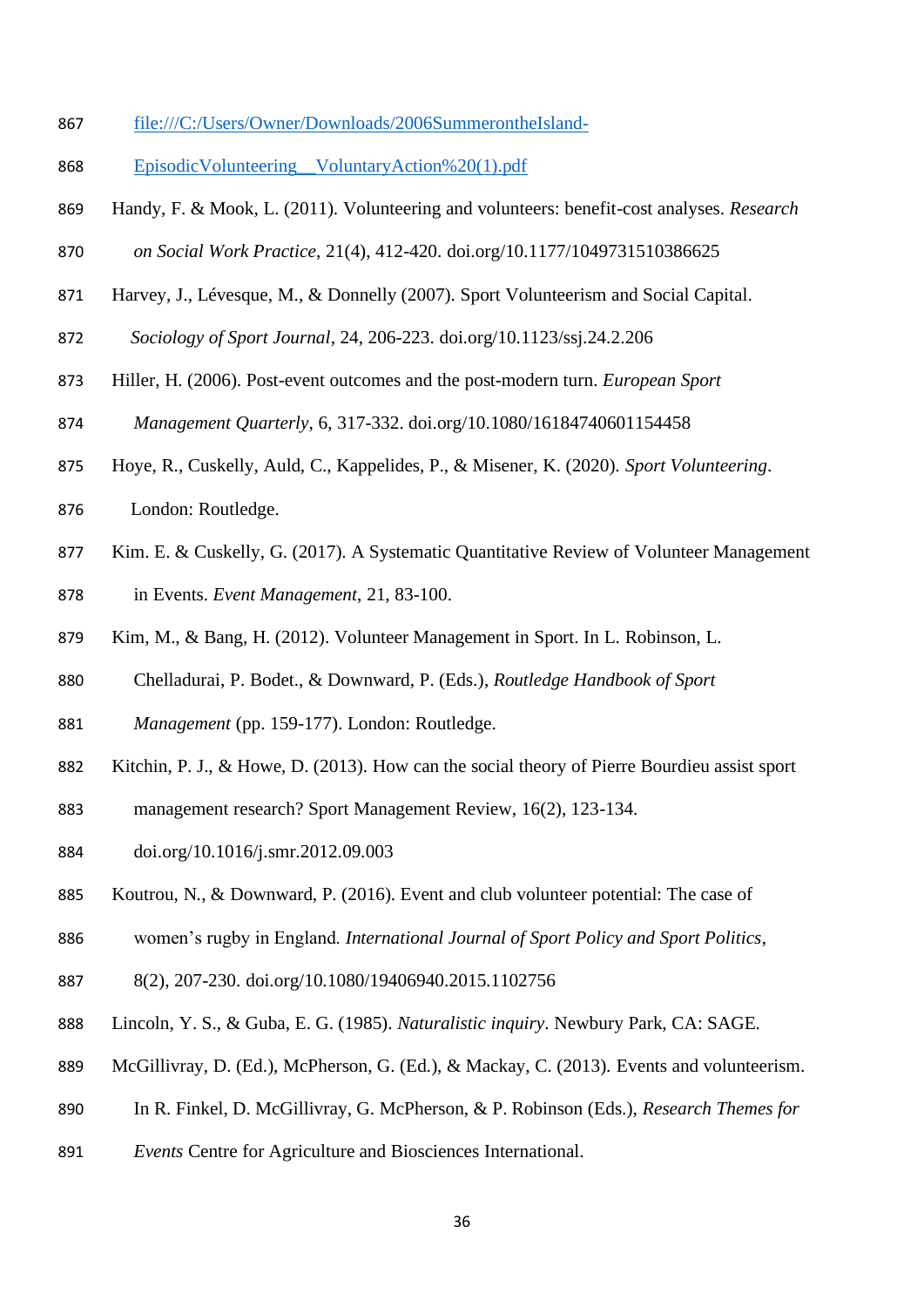#### <http://www.cabi.org/bookshop/book/9781780642529>

- Morgan, H. (2013). Sport volunteering, active citizenship and social capital enhancement:
- what role in the 'Big Society'? *International Journal of Sport Policy and Politics, 5(3),*
- 5(3), 381-395, doi: 10.1080/19406940.2013.764542
- National Council for Voluntary Organisations (2017). *Getting Involved: How people make a*
- *difference*. London: Author.
- Nichols, G., Knight, C., Boukouris, H. Uri, C., Hogg, E., & Storr, R. (2016). *Motivations of Sport Volunteers in England; A review for Sport England*. London: Sport England.
- Nichols, G., & Ralston R. (2011). Social inclusion through volunteering: the legacy potential
- of the 2012 Olympic Games. *Sociology*, 45(5), 900–914. doi:10.1177/0038038511413413
- Office for National Statistics (2010). *Standard Occupational Classification 2010*.
- Basingstoke: Palgrave Macmillan.
- Payne, G. (2013). Models of Contemporary Social Class: The Great British Class Survey.
- Methodological Innovation Online, 8(1), 3-17. doi:10.4256/mio.2013.001
- Randle, K., Forson, C., & Calveley, M. (2015). Towards a Bourdieusian analysis of the social
- composition of the UK film and television workforce. Work, Employment and Society,
- 29(4), 590–606. doi.org/10.1177/0950017014542498
- Savage, M., Cunningham, N., & Devine, F. (2015). *Social Class in the 21st Century*. London: Pelican.
- 911 Savage M., Devine F., & Cunningham N. (2013). A new model of social class: Findings from
- the BBC's Great British Class Survey Experiment. *Sociology*, 47(2), 219–250.
- doi.org/10.1177/0038038513481128
- Savage, M., Hanquinet, L., Cunningham, N., & Hjellbrekke, J. (2018). Emerging cultural
- capital in the city. *International Journal of Urban and Regional Research*.
- doi:10.1111/1468-2427.12531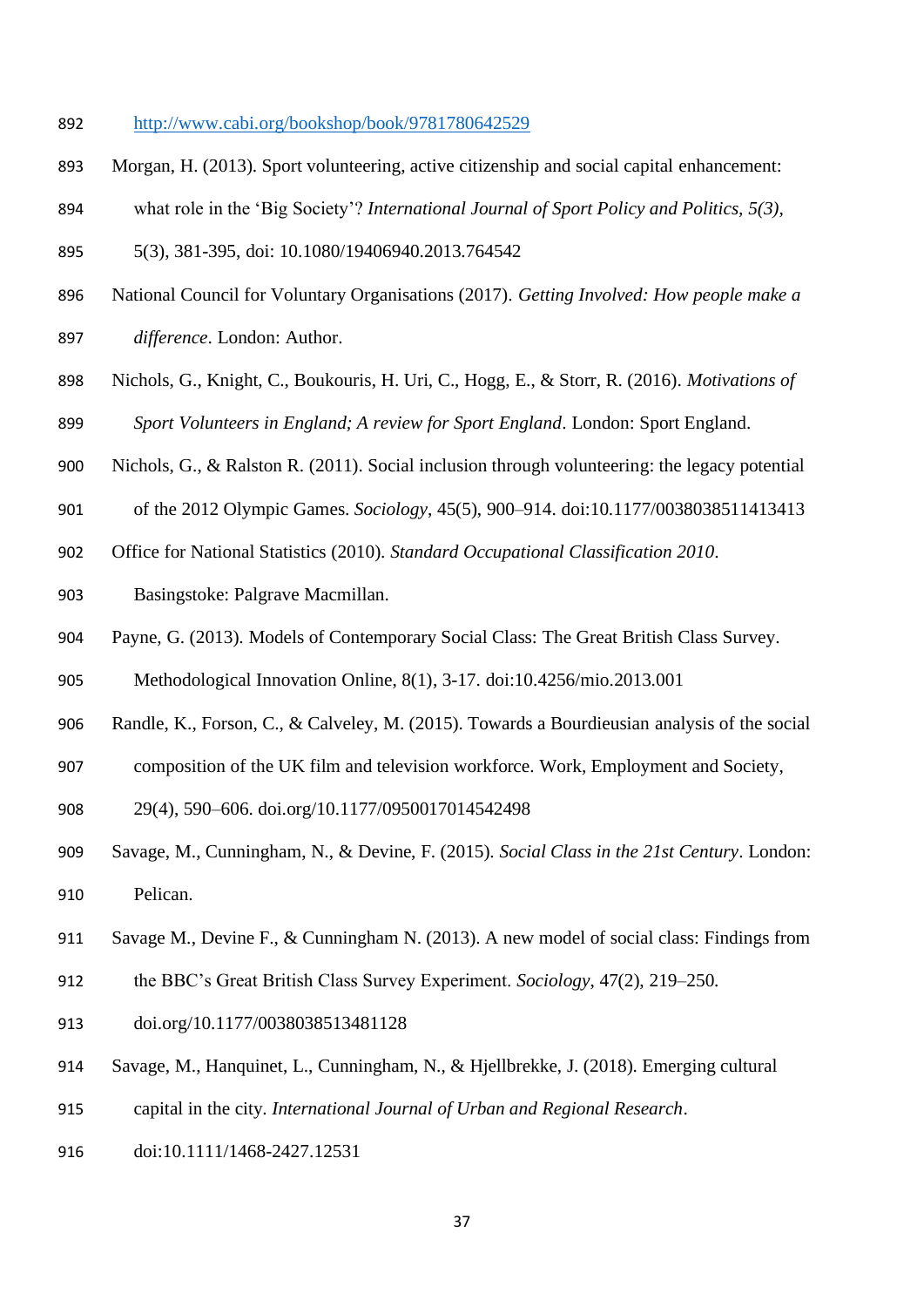- Skirstad, B., & Hanstad, D. V. (2013). Gender matters in sport event volunteering. *Managing Leisure, 18*(1), 17-27. doi.org/10.1080/13606719.2013.809188
- Smith, B. & McGannon, K. R. (2017). Developing rigor in qualitative research: problems and
- opportunities within sport and exercise psychology. International Review of Sport and
- Exercise Psychology, OnlineFirst. doi:10.1080/1750984X.2017.1317357
- Sport England (2016a). *Towards an active nation*. London: Sport England.
- Sport England (2016b). *Volunteering in an Active Nation: Strategy 2017-2021*. London:
- Sport England.

- Sport England (2017). *Major Events Engagement Fund*. Retrieved from
- <https://www.sportengland.org/funding/major-events-engagement-fund/>
- Sport England (2018) *Active Lives Adult Survey* 17/18 report. London: Sport England.
- Stempel, C. (2005). Adult participation sports as cultural capital. *International Review for the*
- *Sociology of Sport*, 40(4), 411-432. doi.org/10.1177/1012690206066170
- Street League (2020). *About us*. Retrieved from<https://www.streetleague.co.uk/about-us>
- Taylor, P. D., Panagouleas, T., & Nichols, G. (2012). Determinants of sports volunteering
- and sports volunteer time in England. *International Journal of Sport Policy and*
- *Politics*, 4, 201-220. doi.org/10.1080/19406940.2012.656679
- Wicker, P. (2017). Volunteerism and volunteer management in sport. *Sport Management*
- *Review*, 20, 325-337. doi.org/10.1016/j.smr.2017.01.001
- Wilson, T.C. (2002). The paradox of social class and sports involvement: The roles of
- cultural and economic capital. *International Review for the Sociology of Sport*, 37(1), 5-
- 16. doi.org/10.1177/1012690202037001001
- White, P., & Wilson, B. (1999). Distinctions in the Stands: An Investigation of Bourdieu's
- "Habitus", Socioeconomic Status and Sport Spectatorship in Canada. *International Review*
- *for the Sociology of Sport*, 34(3), 254–64. doi.org/10.1177/101269099034003002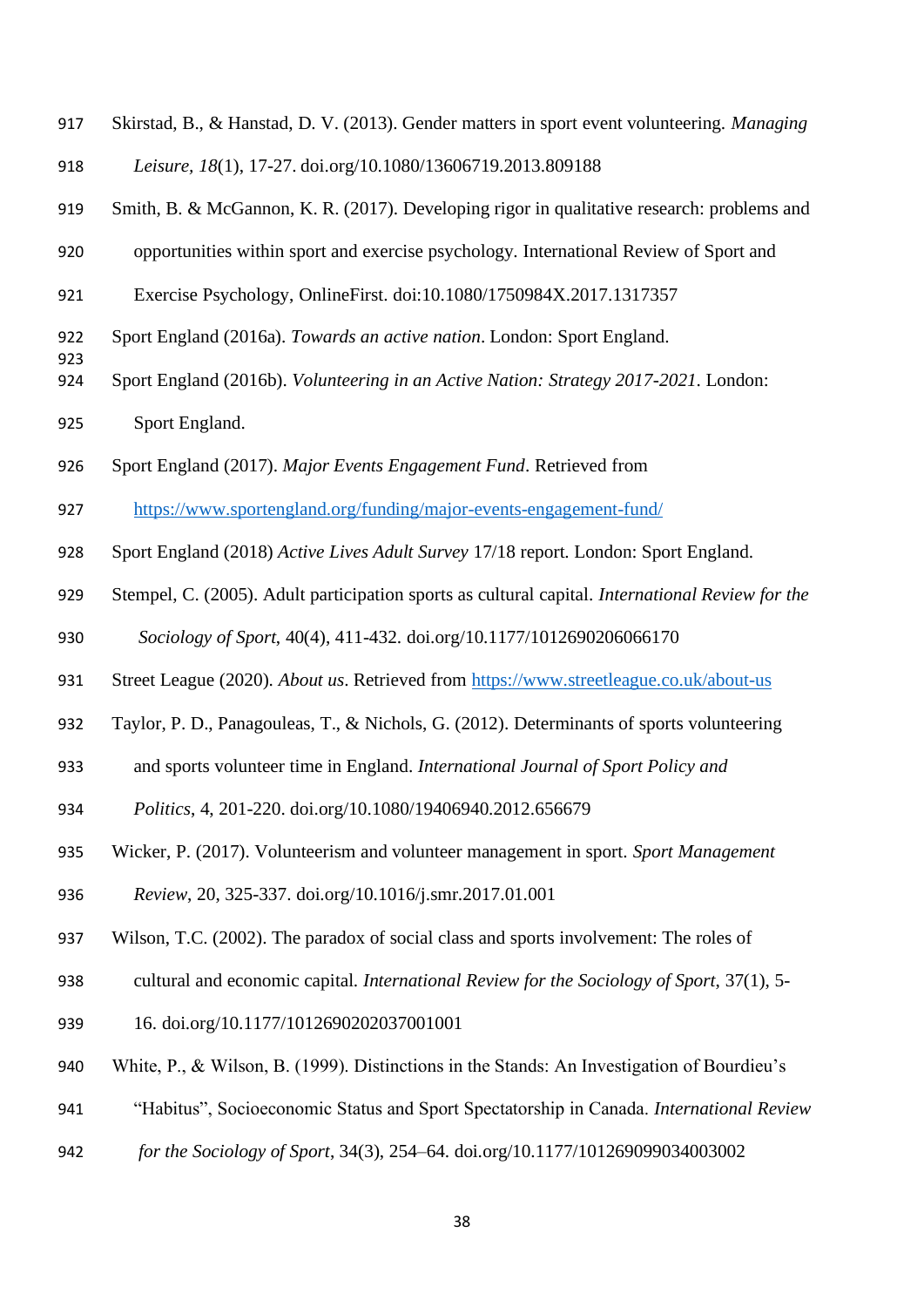| 943 | Whittaker, C.G., & Holland-Smith, D. (2016). Exposing the dark side, an exploration of the  |
|-----|---------------------------------------------------------------------------------------------|
| 944 | influence social capital has upon parental sports volunteers. Sport, Education and Society, |
| 945 | 21(3), 356-373. doi.org/10.1080/13573322.2014.923832                                        |
| 946 |                                                                                             |
| 947 |                                                                                             |
| 948 |                                                                                             |
| 949 |                                                                                             |
| 950 |                                                                                             |
| 951 |                                                                                             |
| 952 |                                                                                             |
| 953 |                                                                                             |
| 954 |                                                                                             |
| 955 |                                                                                             |
| 956 |                                                                                             |
| 957 |                                                                                             |
| 958 |                                                                                             |
| 959 |                                                                                             |
| 960 |                                                                                             |
| 961 |                                                                                             |
| 962 |                                                                                             |
| 963 |                                                                                             |
| 964 |                                                                                             |
| 965 |                                                                                             |
| 966 |                                                                                             |
| 967 |                                                                                             |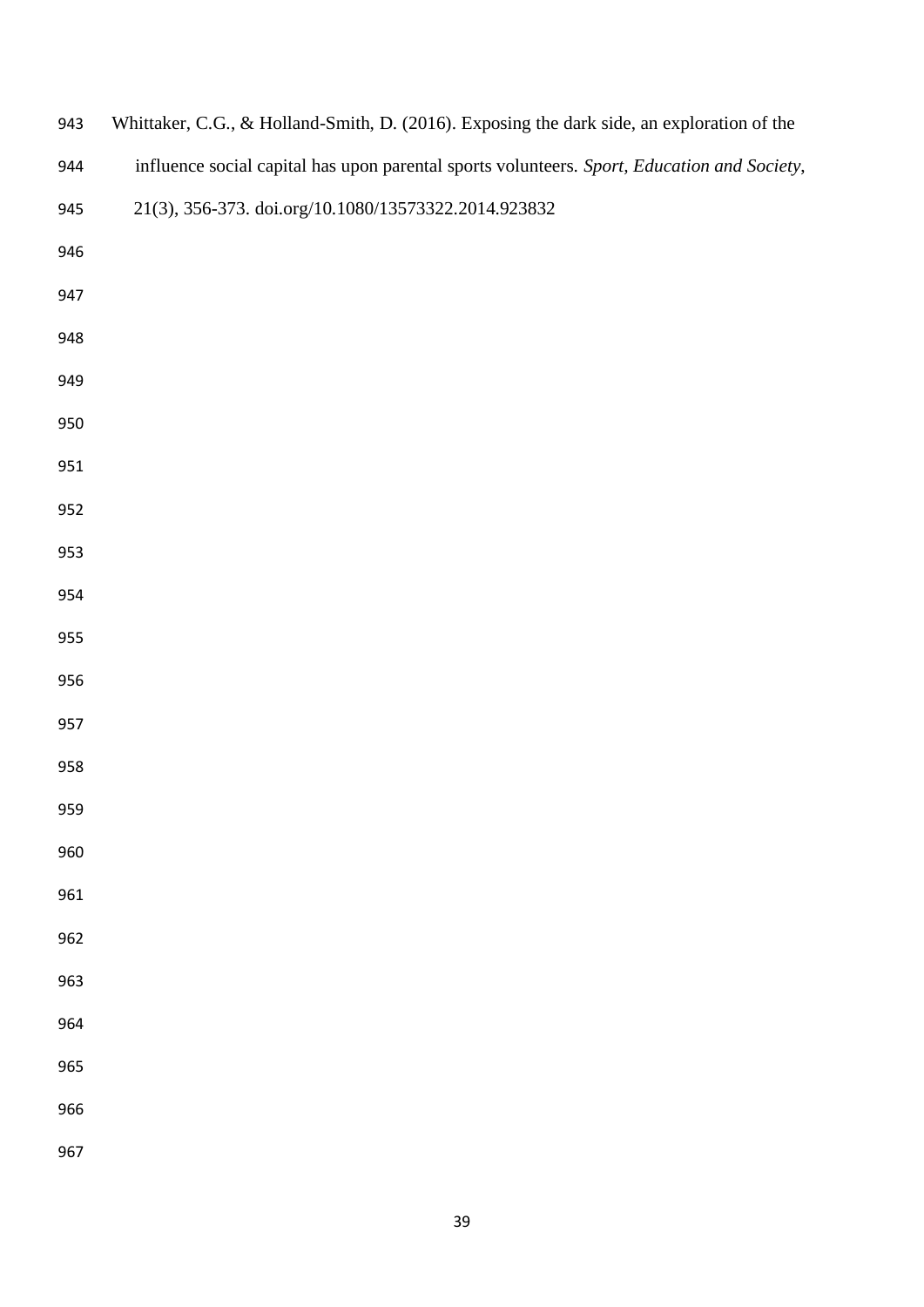| 970                               |            |                                                                                                                                                                                                                                                                                                                                                                       |                                                                                                                         |  |  |
|-----------------------------------|------------|-----------------------------------------------------------------------------------------------------------------------------------------------------------------------------------------------------------------------------------------------------------------------------------------------------------------------------------------------------------------------|-------------------------------------------------------------------------------------------------------------------------|--|--|
| <b>GBCS</b>                       | $%$ of     | <b>Description</b>                                                                                                                                                                                                                                                                                                                                                    | <b>Example occupations</b>                                                                                              |  |  |
| <b>Class</b>                      | population |                                                                                                                                                                                                                                                                                                                                                                       |                                                                                                                         |  |  |
| Elite                             | 6          | Possess the most (very high) economic capital (in the<br>form of income, savings and property value). High<br>number of social contacts and of high status. Very<br>high highbrow capital. Moderately high levels of<br>emerging capital. Contains the highest proportion of<br>graduates (main earners frequently in senior<br>management/professional occupations). | Chief executives; managing<br>directors; barristers and<br>judges, financial managers.                                  |  |  |
| Established<br>middle class       | 25         | High economic capital (majority working in<br>managerial/professional occupations). Most social<br>contacts of any other class (score highly on the status<br>of these connections). High proportion of graduates.<br>High levels of highbrow and emerging capital<br>(Cultural omnivores).                                                                           | Electrical engineers;<br>midwives, police officers,<br>quality assurance and<br>regulatory professionals                |  |  |
| Technical<br>middle class         | 6          | High economic capital (less so than above) (good<br>earnings and high savings and property values).<br>Fewest social contacts (though high status). Relatively<br>low highbrow and emerging capital.                                                                                                                                                                  | Medical radiographers,<br>pharmacists, higher<br>education teachers,<br>natural/social scientists                       |  |  |
| <b>New</b><br>Affluent<br>workers | 15         | Moderate levels of economic capital. High numbers<br>of social contacts (of moderate status). High<br>emerging capital but low highbrow tastes.                                                                                                                                                                                                                       | Electricians, postal workers,<br>plumbers, retail/sales<br>assistants, quality assurance<br>technicians                 |  |  |
| Traditional<br>working<br>class   | 14         | Moderately poor economic capital (household income<br>and savings). Few social contacts (of moderate<br>status). Low highbrow and emerging capital.                                                                                                                                                                                                                   | Medical/legal secretaries,<br>care workers, electrical<br>technicians, van drivers,<br>residential/day care             |  |  |
| Emergent<br>service<br>workers    | 19         | Moderately poor economic capital (likely to rent<br>though with reasonable income). High emerging (but<br>low highbrow) cultural capital. High numbers of<br>social contacts (of moderate status).                                                                                                                                                                    | Bar staff, chefs, nursing<br>auxiliaries/assistants,<br>assemblers and routine<br>operatives, customer service<br>roles |  |  |
| Precariat<br>971                  | 15         | Poor economic capital (low household income with<br>negligible savings and likely to rent). Lowest scores<br>on every other criterion.<br>Adapted from Savage et al. (2013, pp. 230-243)                                                                                                                                                                              | Cleaners, care workers, van<br>drivers, carpenters/joiners,<br>caretakers, leisure<br>attendants, retail cashiers       |  |  |

968 **Table 1** Summary of GBCS Social Classes

971 Adapted from Savage *et al.* (2013, pp. 230-243)

973

972

- 974
- 975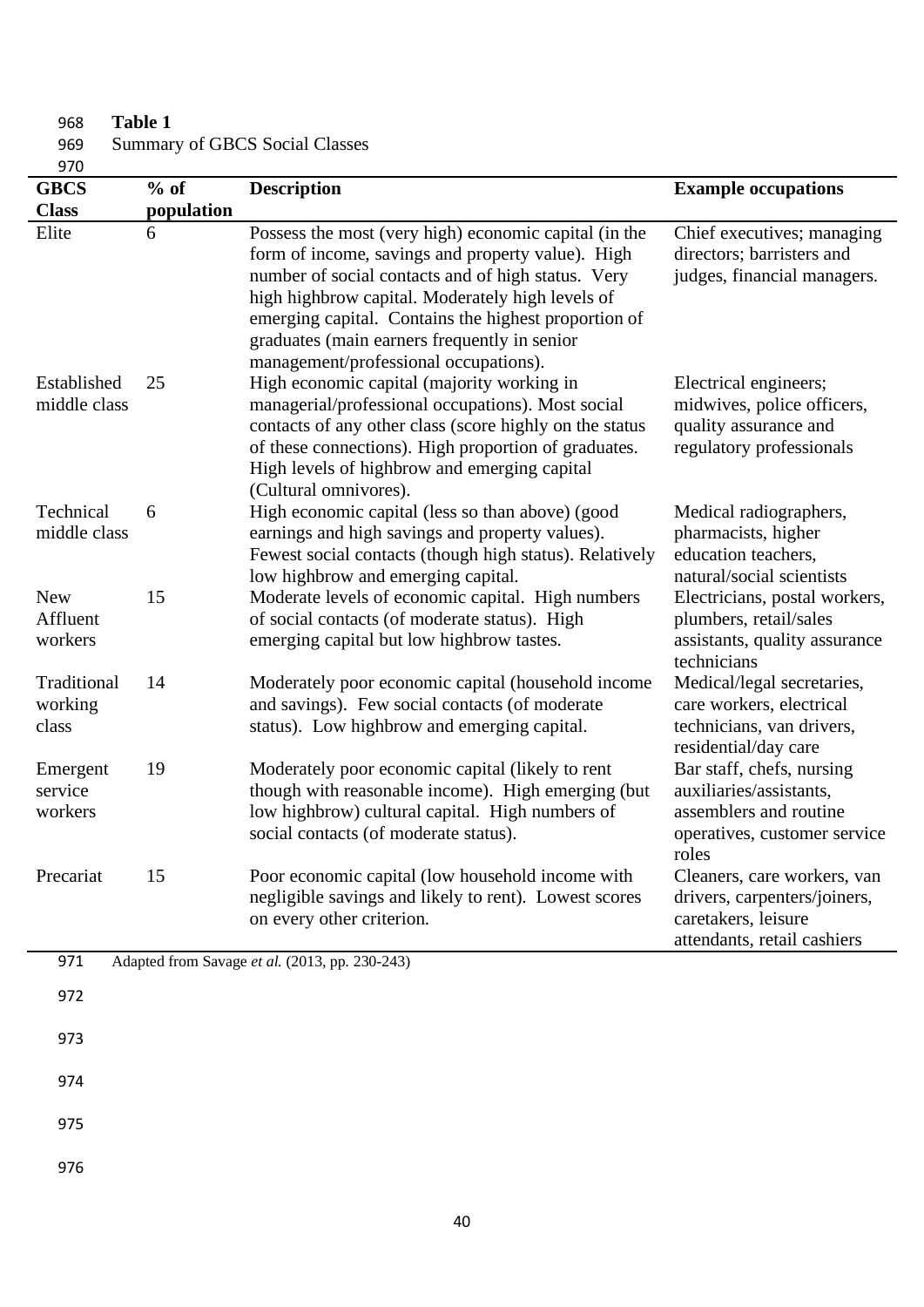## 977 **Table 2.**

978 Participant demographic information, including self-calculated GBCS social class. 979

**Name Gender Age Ethnicity GBCS social class NS-SEC NSV GSV LGM** Austin M 35-44 White British Elite II X Carrie<sup>\*\*</sup> F 55-64 White British Elite I X X Laura<sup>\*\*</sup> F 55-64 White British Elite I X X X Ben\* M 18-25 White British Established Middle Class II X Clive M 65+ White British Established Middle Class II X X Cassandra\*\* F 55-64 White British Established Middle Class II X X Christie\*\* F 35-44 White British Established Middle Class III X X Cindy\*\* F 18-25 White British Established Middle Class IV X X Derek\* M 55-64 White British Established Middle Class II X Frank\*\* M 65+ White British Established Middle Class I X X George M 65+ White British Established Middle Class II X X Jason M 55-64 White British Established Middle Class II X X Julie F 35-44 White Scottish Established Middle Class I X Kathy F 45-54 White British Established Middle Class III X X Kevin<sup>\*\*</sup> M 35-44 White British Established Middle Class I X X Libby F 45-54 White British Established Middle Class II X Martha<sup>\*\*</sup> F 55-64 White British Established Middle Class I X X Meera F 45-54 Indian Established Middle Class III X X Rocco\* M 26-34 White Other Established Middle Class II X Sue\* F 55-64 White British Established Middle Class VI X Tanya<sup>\*\*</sup> F 45-54 White British Established Middle Class II X X Eric M 55-64 White British Technical Middle Class I X X X Graham<sup>\*\*</sup> M 65<sup>+</sup> White British Technical Middle Class I X X Greg<sup>\*\*</sup> M 65+ White British Technical Middle Class I X X X Harrison\* M 25-34 White British Technical Middle Class II X Joe M 26-34 White British Technical Middle Class II Sanjeet M 45-54 British Asian Technical Middle Class II X X X Arun\*\* M 55-65 British Indian New Affluent Worker II X Dawn\*\* F 55-64 White British New Affluent Worker III X X X Drew\* M 35-44 White British New Affluent Worker VII Fiona F 45-54 White British New Affluent Worker III X Lawrence M 65+ Mixed Indian (Indian/Welsh) New Affluent Worker III X X X Bianca\* F 18-25 White British Traditional Working Class VI Carol F 55-64 White British Traditional Working Class V X Amanda F 55-64 White British Traditional Working Class II X X Chloe\* F 26-34 White British Emergent Service Worker II X Ian M 18-25 White British Emergent Service Worker II X Sean M 45-54 White British Emergent Service Worker III X X X Molly\* F 18-25 White British Student Proxy: II X Tamzin F 18-25 Black British Student Proxy: I